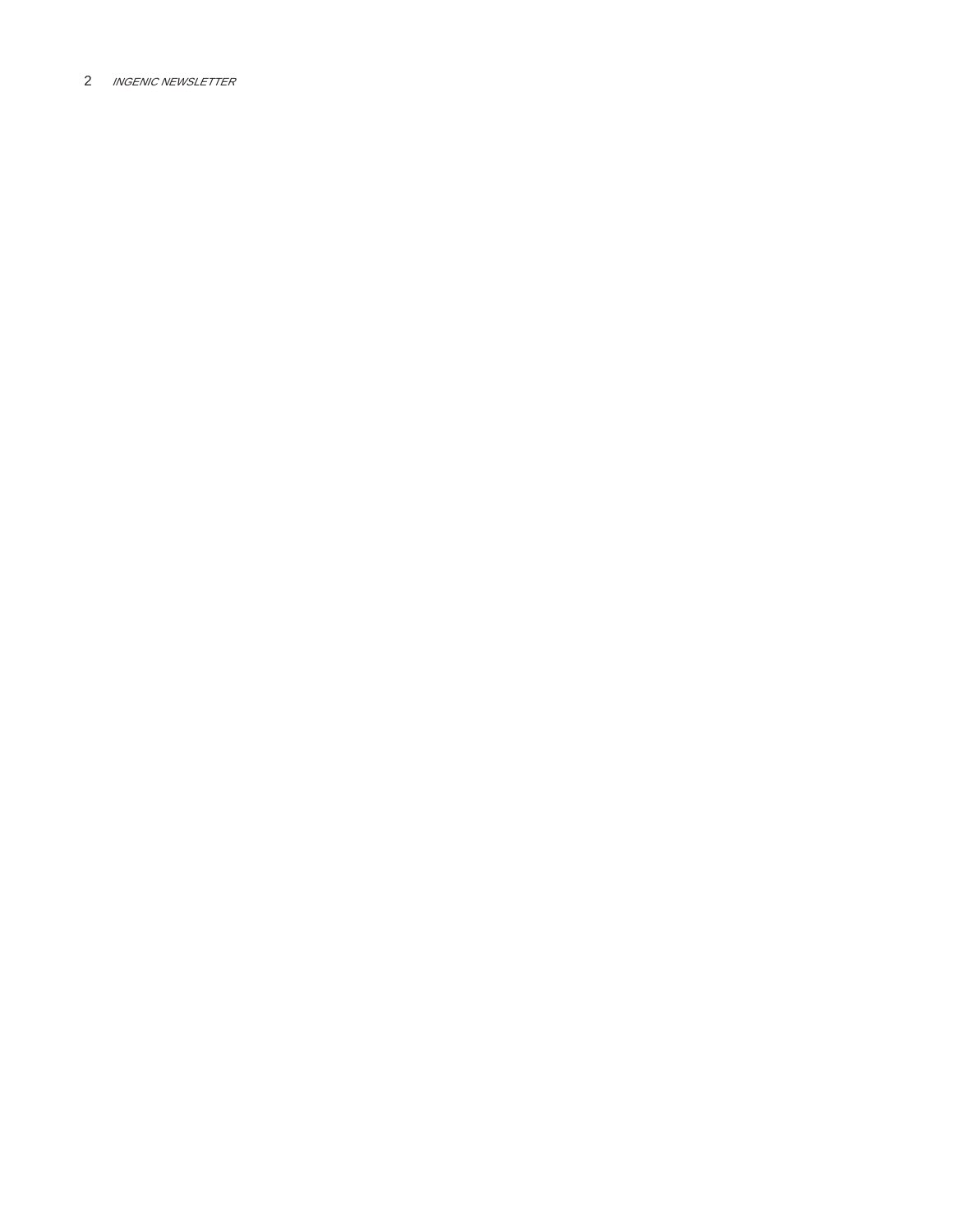## **Working Procedures for Cacao Germplasm Evaluation and Conservation**

Note on the workshop of the CFC/ICCO/IPGRI project on "**Cocoa Germplasm Utilization and Conservation, a Global Approach**", held at Montpellier from 1-6 February, 1998.

#### B. Eskes and J.M.M.Engels

The project on "**Cocoa Germplasm Utilization and Conservation, a Global Approach**" (refer to INGENIC Newsletter No. 2) officially commenced on December 9<sup>th</sup> 1997, the date of signing of the Project Agreement document by the Common Fund for Commodities (CFC), the International Cocoa Organization (ICCO) and the International Plant Genetic Resources Institute (IPGRI). This Project is an initiative involving the collaboration of 14 national and international cocoa research institutions, with a main objective to stimulate international collaboration in the field of cacao germplasm evaluation and utilisation. The total project budget of almost 10 million dollars is made up of approximately 30% CFC funding, 50% counterpart funding from all participating institutions and 20% co-financing from the American Cocoa Research Institute (ACRI), the Biscuit, Cake, Chocolate and Confectionery Alliance (BCCCA), the Centre de Coopération Internationale en Recherches Agronomiques pour le Développement (CIRAD), and IPGRI. Research institutes in 10 cocoa producing countries (Brazil, Cameroon, Côte d'Ivoire, Ecuador, Ghana, Malaysia, Nigeria, Papua New Guinea, Trinidad and Tobago, and Venezuela) are actively involved in its implementation, as well as CIRAD and The University of Reading. ICCO is the Supervisory Body and IPGRI the Project Executing Agency. The latter has established a small coordination unit at the office of the *Interna*tional Network for the Improvement of Bananas and Plantain (INIBAP), one of IPGRI's three programmes in Montpellier, France.

The main objectives of the project include:

- promotion of germplasm evaluation and breeding (international clone and hybrid trials at different sites, as well as germplasm enhancement and population improvement activities);
- promotion of efficient conservation, characterisation and distribution of cacao genetic resources;
- improvement of active collaboration between cocoa researchers in the field of germplasm characterisation, evaluation and breeding, with emphasis on resistance to major diseases and pests.

#### **First Workshop of The CFC/ICCO/IPGRI Project**

The main objective of the first project Workshop, held in Montpellier in February, 1998, was to agree on the common working procedures for evaluation and selection of cacao germplasm to be applied in the Project. More than 40 specialists from 12 different countries participated in the Workshop, as well as representatives of ACRI, BCCCA,

CFC, CIRAD, ICCO, and IPGRI. The Workshop was divided into three main subject areas, which also formed the themes of these Working Groups:

- 1. Agronomy and Breeding,
- 2. Pathology, and
- 3. Entomology.

Draft working procedures were presented by specialists, discussed and where necessary, modified by the Working Groups. Plenary sessions were held for reporting on the outcome of each of the specific Working Groups, for formal approval of the working procedures and for discussions on general topics, including organisational aspects. The Workshop was also used as an opportunity to distribute budwood for the International Clone Trial to all project partners.

#### **Working Procedures discussed**

#### **Agronomy and Breeding Working Group:**

The procedures discussed were:

- the choice of clones for the International Clone Trial,
- budding and pruning methods,
- field preparation and maintenance of young cacao trees, observations on yield, vigour, bean and pod traits and
- quality aspects,
- physiological traits,
- lay-out of field designs (for clone and hybrid trials),
- pollination techniques,
- use of molecular markers for identification of project clones,
- description and exchange of information on clones,
- methods for phenotypic selection of individual plants, and
- approaches for population improvement in the project.

#### **Pathology Working Group**

The working procedures concerning evaluation of resistance to Phytophthora pod rot were:

- early laboratory screening using leaf disc inoculations,
- rapid screening using detached pod inoculations,
- field evaluation using attached pod inoculations,
- field evaluation of natural infection, and
- implementation of a 'ring test' for study on interaction between fungal species isolates with project clones using leaf disc inoculations.

For Witches' Broom disease, the procedures included:

- detached leaf inoculation and apex inoculation,
- \* 'belt-spray' inoculation of young seedling progenies and clones,
- evaluation of natural disease incidence in the nursery and field and
- implementation of a 'ring test' for the study of interaction between fungal isolates and resistance of the project clones.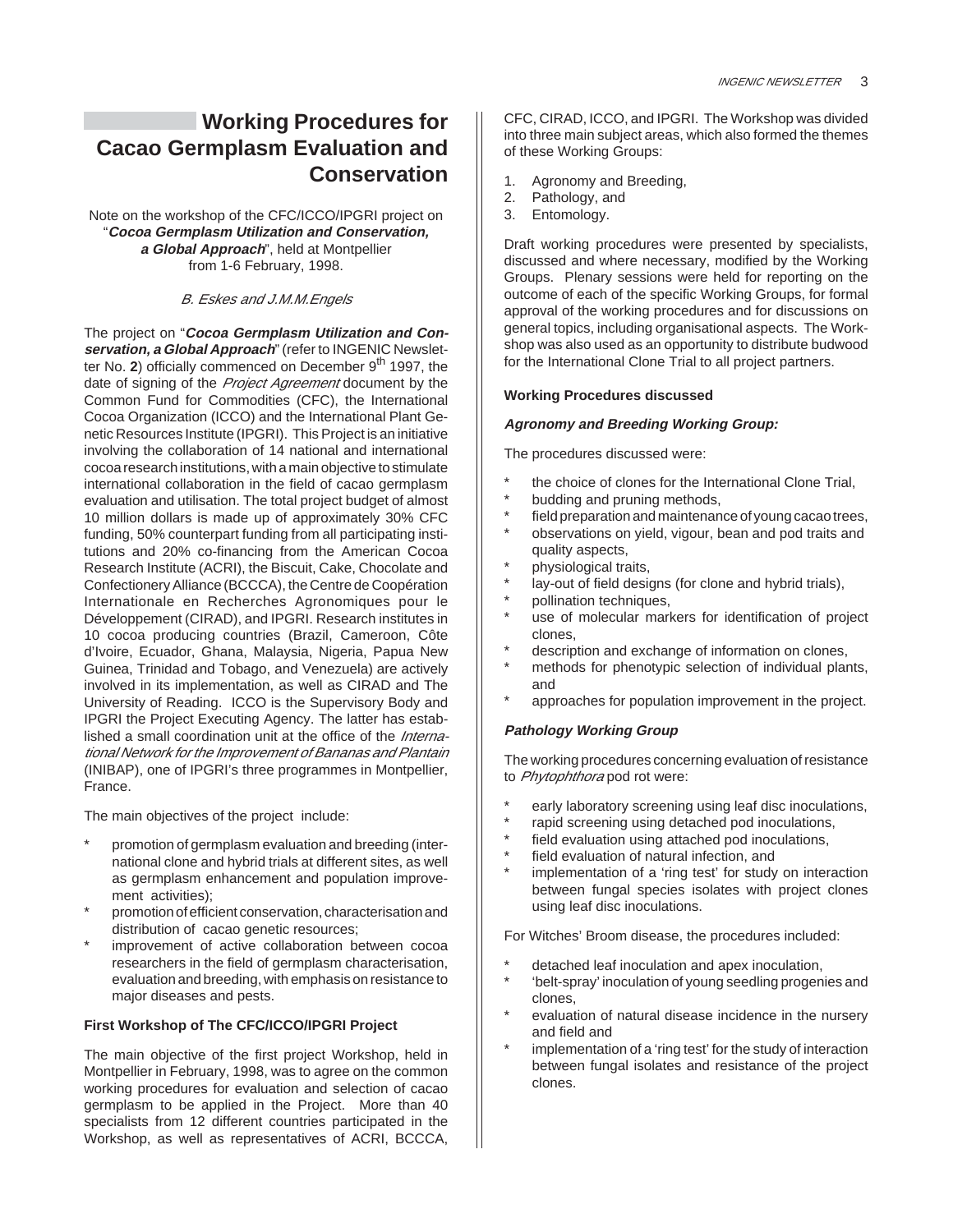For resistance to vascular streak die-back (VSD), the procedures were:

laboratory evaluation by the 'dual culture' method, and evaluation of resistance by natural infection in the nursery and field.

#### **Entomology Working Group**

Working procedures included:

- laboratory test on the preference of mirids for cacao,
- evaluation of resistance, tolerance and antibiosis to mirids,
- field observations on mirid incidence and damage,
- field incidence of insects on young cacao plants, and
- control of insects in project trials.

#### **Plenary Sessions**

During the Plenary Sessions, the following working procedures were discussed:

- a strategy for the germplasm enhancement programme supported by the project and implemented by CRU, Trinidad,
- a strategy to establish a project 'core' collection,
- a minimum descriptor list for the characterisation of germplasm, and
- opportunities and methods for the safe movement of germplasm between the project partners.

#### **Workshop Outcome**

Written reports were produced by the Working Groups on each working procedure that was officially approved during the plenary sessions. Finalisation and harmonisation of the procedures are underway. The procedures, including evaluation sheets, will be published shortly in a Workshop Report. This Report forms the basis for uniform recording of data in the CFC/ICCO/IPGRI project trials. It is expected that the Report will have a wider applicability thus facilitating international collaboration and producing comparable research results in cacao germplasm evaluation and selection.

Further information may be obtained from: **Bertus Eskes**, CFC/ICCO/IPGRI Project Coordinator, c/o INIBAP Parc Scientifique Agropolis 2, 34397 Montpellier Cx5, France. (e-mail: b.eskes@cgiar.org; Fax: 33.467610334)



## **Homonymous Genotypes and MisIdentification in Germplasm Collections of Brazil and Malaysia**

#### Antonio Figueira

Cooperation among cocoa research groups from various countries appears to have increased in recent years, and it is a very desirable trend for the next century. Various cooperative international research projects, involving many cocoa producer and consumer countries, have been funded recently. Most fields of cocoa research, besides breeding, rely on the correct identification of the planting material used. Results obtained in one location can only be useful on a global scale if the results can indeed be transferred to other producing countries, and the identity of the original planting material can be trusted. As an example of problems that can occur, we have recently published a paper (Figueira et al., 1997) dealing with the effect of genotype and environment on flavour development, and we detected differences in clone identification between important germplasm collections of two very active cocoa breeding programmes.

John Clapperton and collaborators from BAL Plantations Sdn Bhd, Malaysia, developed a test procedure, in which small amounts of wet seeds in net bags are inserted into fermentation batches of wet seeds from a single or mixed genotypes, allowing the flavour potential of a wide range of genotypes to be examined (Clapperton et al., 1994c). Flavour profiles of cocoa liquors from genotypes grown at BAL Plantations differed consistently for various replicate preparations indicating a strong genetic contribution to flavour (Clapperton et al., 1994a, b, c). Since various genotypes tested at BAL were available also at CEPLAC's germplasm collection in Ilhéus (Bahia, Brazil), Almirante Centro de Estudos de Cacau and CEPLAC conducted corresponding experiments in Brazil to see to what extent the effects on flavour observed in Malaysia apply to the same planting materials under the very different environmental conditions in Brazil (Figueira et al., 1997). In general, similar flavour profiles were developed from cocoa from the same genotypes grown in Brazil and Malaysia and subjected to the same conditions of post-harvest processing, confirming the contribution of genotype to cocoa flavour. However, the key point of that paper was the confirmation that misidentification of genotypes in cacao germplasm collections is more common than is currently realised, and represents a problem for transferring results between various research programmes.

The genotypes tested included the whole range of cacao types (Upper and Lower Amazon Forasteros, Trinitarios, and Criollos). The Upper Amazon genotypes chosen were PA 137, NA 33, SPA 9, and AMAZON 2-1. The Lower Amazon types included SIAL 93, and "Amelonado", which in Malaysia originated from a seedling population from Ghana and is morphologically indistinguishable from the Ghanaian population, while the CEPLAC accession was introduced as a clone from the USDA Subtropical Horticulture Research Station at Miami, Florida in 1985. The Trinitario/Criollo genotypes included ICS 1 and ICS 6; Costa Rican selections (CC 10, CC 11, and UF 168), and 10P from Tabasco, Mexico.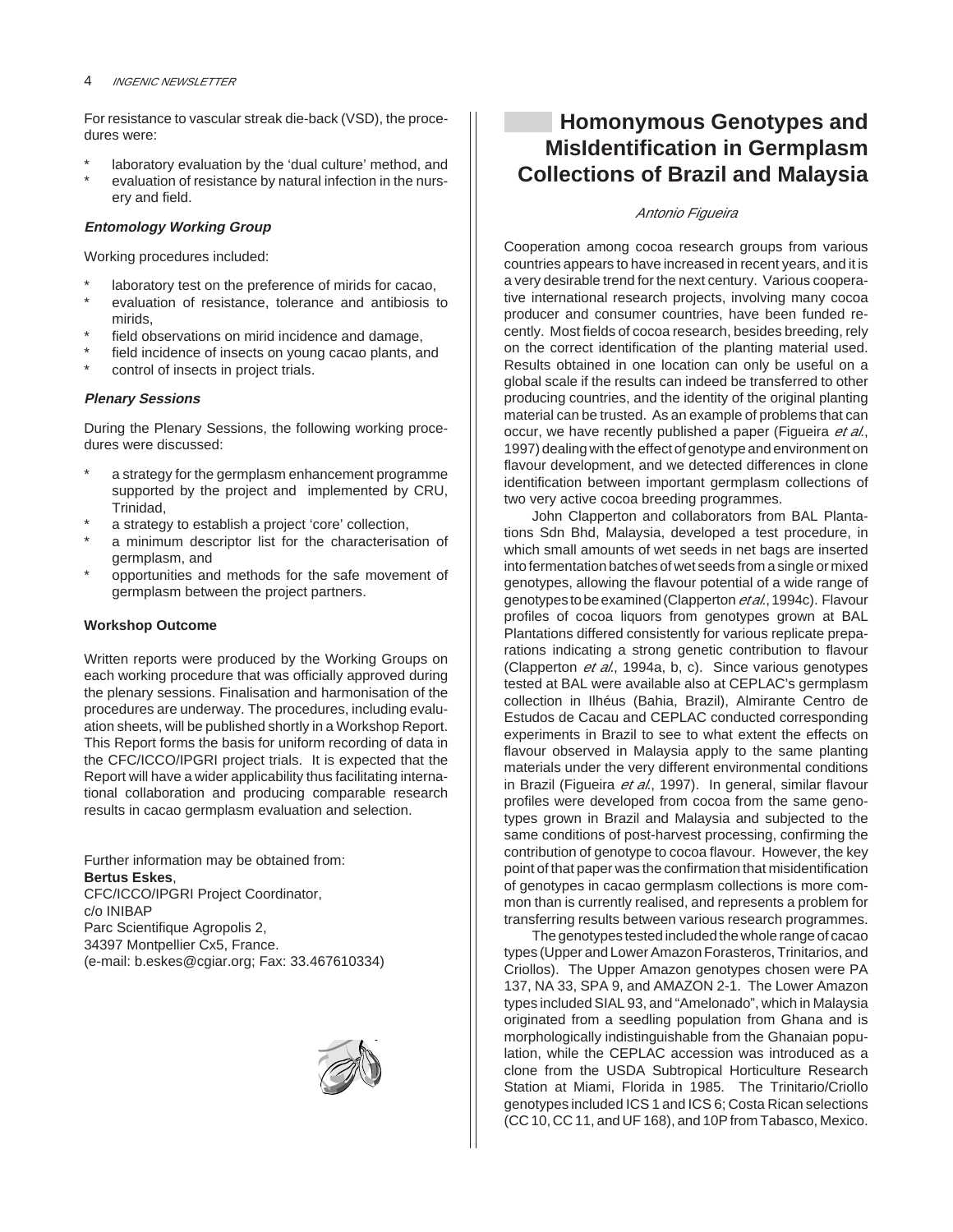There was a general agreement between the classification of genotypes based on flavour by the Almirante Panel with the published work by Clapperton et al. (1994c). The genotypes "Amelonado", ICS 6, NA 33, PA 137, SIAL 93 and SPA 9 were classified as having moderate to well developed cocoa flavour with low astringency and bitterness by Clapperton et al. (1994c), and medium to high cocoa flavour, with medium astringency and bitterness by the Almirante Panel. Similarly, the genotypes CC 10, CC 11, UF 168 and 10P presented low to medium developed cocoa flavour, with generally medium to high astringency and bitterness according to the Almirante Panel, and were classified as having low cocoa flavour intensity with high astringency and bitterness by Clapperton *et al.* (1994c). When the same genotypes from Brazil and Malaysia were taste tested by the same assessor (John Clapperton), there was a striking agreement between the scores from the two countries of origin. There were only two exceptions for both evaluations:

- The genotype AMAZON 2-1 was classified in the low cocoa flavour, with high astringency/bitterness, group of genotypes by Clapperton et al. (1994c), but was considered to have medium to high cocoa flavour, with reduced bitterness and astringency by the Almirante Panel;
- There was also a small disagreement between the scores for cocoa flavour for SIAL 93 from the trials in Brazil and Malaysia evaluated by John Clapperton.

The reasons for these discrepancies might derive from misidentification of the genotypes in one or both sites, thus it was decided to conduct an identity check on all genotypes tested using molecular markers.

Random Amplified Polymorphic DNA (RAPD) analysis was conducted with DNA obtained from trees sampled in Brazil and Malaysia. Leaves from all of the cacao genotypes included in the flavour tests were sampled from the germplasm collections at CEPLAC and BAL Plantations, and dried prior to shipment to the USA for DNA extraction. RAPD reactions were performed to amplify the DNA from the 11 genotypes from Brazil and Malaysia, and 358 fragments were scored. The average similarity among the 22 genotypes evaluated (11 from each country, excluding SPA 9) was 91.4%, ranging from 86.6 to 99.7%. In most cases, a pairwise comparison between the same genotypes present in BAL and at CEPLAC, had a high degree of identity (above 99%), except for "Amelonado", AMAZON 2-1, SIAL 93, and ICS 6 (Table 1). The divergence for AMAZON 2-1, ICS 6 and SIAL 93 clearly indicated that the genotypes are not identical in both countries, and some misidentification has occurred. In fact, pod morphology differed between Brazil and Malaysia for ICS 6 (Fig. 1), for SIAL 93 (Fig. 2), and for AMAZON 2-1 (Fig. 3). The variation observed for the "Amelonado" genotype was expected, considering that the Malaysian sample derives from an open-pollinated population originated from Ghana, while the Brazilian sample came from Miami, with no identification of country of origin, and might have been derived from any one of the cocoa producing countries in West Africa.

The phenogram constructed based on the genetic similarity data separated the genotypes into statistically significant groups using a bootstrap procedure (Yap and Nelson, 1996), congruent with the traditional classification of cacao

(Fig. 4). The first significant group (with bootstrap  $P$  values of 94.3%) included Trinitario/Criollo genotypes (CC 10, CC 11, UF 168, and 10P), while the other Trinitario genotypes, ICS 6 from Brazil and ICS 1 from both countries joined this group with bootstrap Pvalues of 73 and 64.5%, respectively. Another significant group (bootstrap  $P = 89\%$ ) contained both "Amelonados" and the SIAL 93 from Brazil, all three genotypes considered Lower Amazon Forasteros. These two significant groups joined to form a robust and significant cluster (bootstrap  $P = 91\%$ ) containing all the "domesticated" cacao genotypes (Figueira et al., 1994). The last two significant groups included only the wild genotypes from the Upper Amazon region, including PA 137, NA 33, and AMA-ZON 2-1, and presented the lowest genetic similarity (below 89%) between the various origins (Nanay river, Parinari, and AMAZON from Iquitos). Two genotypes (ICS 6 and SIAL 93 from Malaysia) were totally misplaced according to the expected classification. These genotypes were considered to be not identical to the Brazilian counterparts.

Considering that the ICS 6 from Brazil seemed to be the original genotype, according to its position in relation to the other Trinitario/Criollo in the phenogram (Fig. 4) and its morphology (Fig. 1), the genotype ICS 6 from Malaysia appeared to be either a hybrid between a Trinitario/Criollo or a Lower Amazonian Forastero with some Upper Amazonian Forastero. The genotype SIAL 93, according to its position in the phenogram (Fig. 4) seemed to be an Upper Amazonian genotype. The Malaysian SIAL 93 derives from an accession from Mayaguez, Puerto Rico, where, presumably, a bud from the rootstock (probably IMC 67 x PA 218) might have outgrown the canopy of SIAL 93 (B.G.D. Bartley, personal communication). In fact, according to B.G.D. Bartley, this misidentified SIAL 93 was detected in Mayaguez, and was introduced back into Brazil, where it was renamed CEPEC 533 at CEPLAC (B.G.D. Bartley, personal communication). This suspicion still needs to be confirmed by molecular analysis. The agreement in classification for flavour attributes between the Malaysian and Brazilian samples of SIAL 93 and ICS 6 represented more of a coincidence than a genetic effect. But for the AMAZON 2- 1 sample, the discrepancy between the flavour profiles should have derived from genotypic differences between the clones from Brazil and Malaysia.

In conclusion, out of a very small sample of genotypes (11), at last least two (ICS 6 and SIAL 93) were not identical at both sites, a rate of 18.2% of misidentification! If AMA-ZON 2-1 is also considered, the rate rises to 27.3%! Therefore, misidentification may be more common than is currently realised and represents a serious problem for transferring results between various research programmes. The correct identification of at least the most commonly used and recommended clones is urgently required!

Send comments to: **Antonio Figueira** Centro de Energia Nuclear na Agricultura – Universidade de São Paulo Av. Centenário, 303 – CP 96 - Piracicaba, São Paulo, 13400-970, Brazil e-mail: figueira@cena.usp.br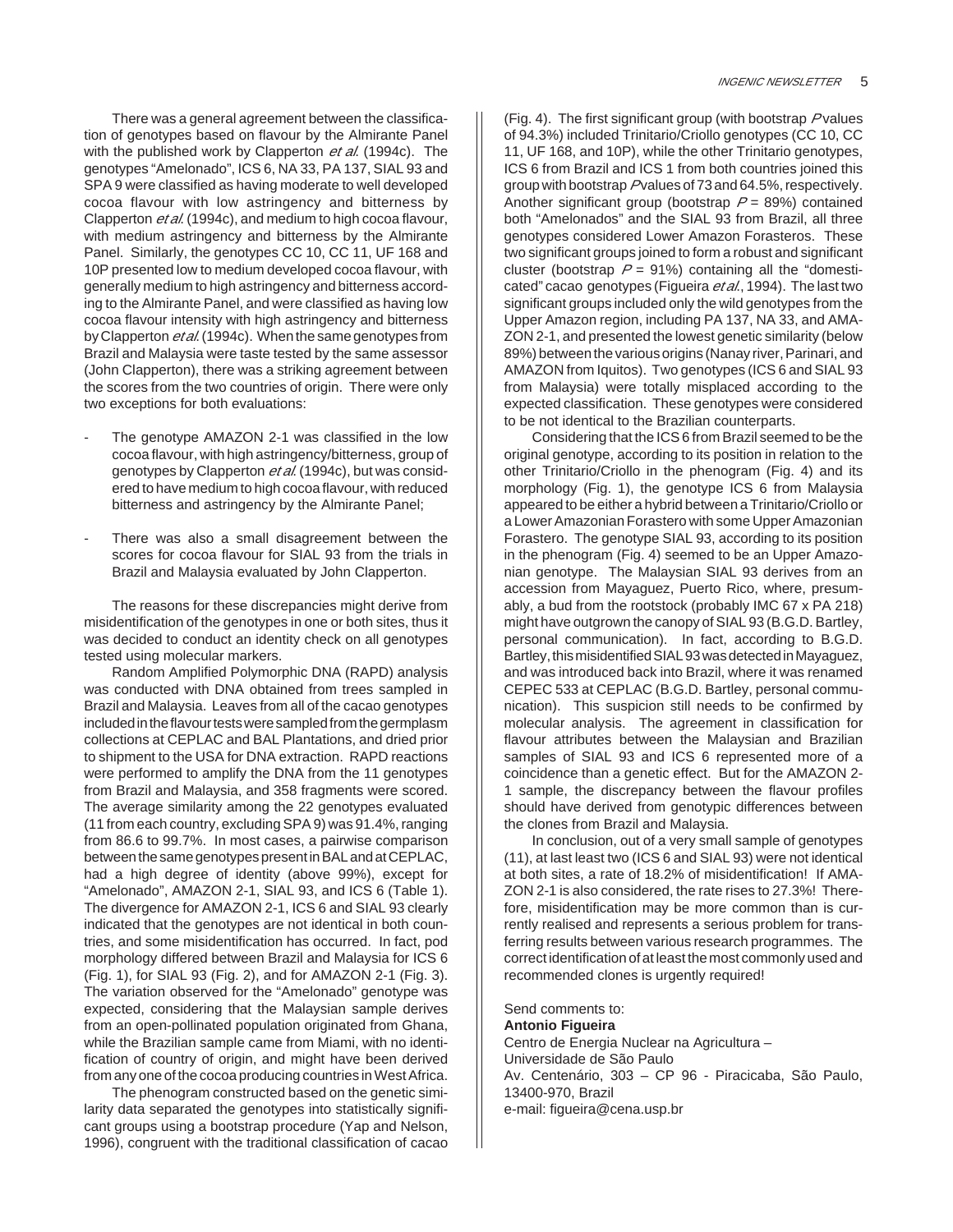#### **References**

- Clapperton, J.F., Yow, S.T.K., Chan, J., Lim, D.H.K., Lockwood, G., Romanczyk, L.J. and Hammerstone, J.F. (1994a). The effect of cocoa genotypes on flavour. In Proc. Intern. Cocoa Conf. Challenges in the 90's. 25-28 Sept. 1991. Malaysian Cocoa Board.
- Clapperton, J.F., Yow, S.T.K., Chan, J., Lim, D.H.K., Lockwood, G., Romanczyk, L.J. and Hammerstone, J.F. (1994b). The contribution of genotype to cocoa (Theobroma cacao L.) flavour. Tropical Agriculture **71** 304-307.
- Clapperton, J.F., Lockwood, G., Yow, S.T.K. and Lim, D.H.K. (1994c). Effects of planting materials on flavour. Cocoa Growers' Bulletin **48** 47-63.
- Figueira, A., J. Janick, M. Levy, and Goldsborough, P. (1994). Re-examining the classification of Theobroma cacao L. using molecular markers. J. Am. Soc. Hort. Sci. **119** 1073-1082.
- Figueira, A., S. Lambert, D. Carpenter, J.L. Pires, J.C.M. Cascardo and Romanczyk, L. (1997). The similarity of cocoa flavour of fermented seeds from fingerprinted genotypes of Theobroma cacao L. from Brazil and Malaysia. Tropical Agriculture **74** 132-139.
- Yap, I. and Nelson, R.J. (1996). WinBoot: a program for performing bootstrap analysis of binary data to determine the confidence limits of UPGMA-based dendrograms. IRRI Discussion Paper Series No. 14. International Rice Research Institute, P.O.Box 933, Manila, Philippines.



**Table 1:** Degree of genetic similarity between accessions common to Brazil and Malaysia

| Genotype         | <b>Similarity</b> |
|------------------|-------------------|
| NA 33            | 99.7%             |
| UF 168           | 99.7%             |
| PA 137           | 99.4%             |
| ICS 1            | 99.4%             |
| CC 11            | 99.4%             |
| 10 P             | 99.4%             |
| CC <sub>10</sub> | 99.2%             |
| AMELONADO        | 97.6%             |
| AMAZON 2-1       | 94.6%             |
| ICS 6            | 93.3%             |
| SIAL 93          | 91.8%             |





**Fig. 1.** Photographs of pods from genotype ICS 6 taken in BAL Plantations Sdn Bhd, Tawau, Malaysia (October 1994) (top) and CEPLAC (Estação Experimental Joaquim Bahia na, Itajuípe, November 1994) (bottom).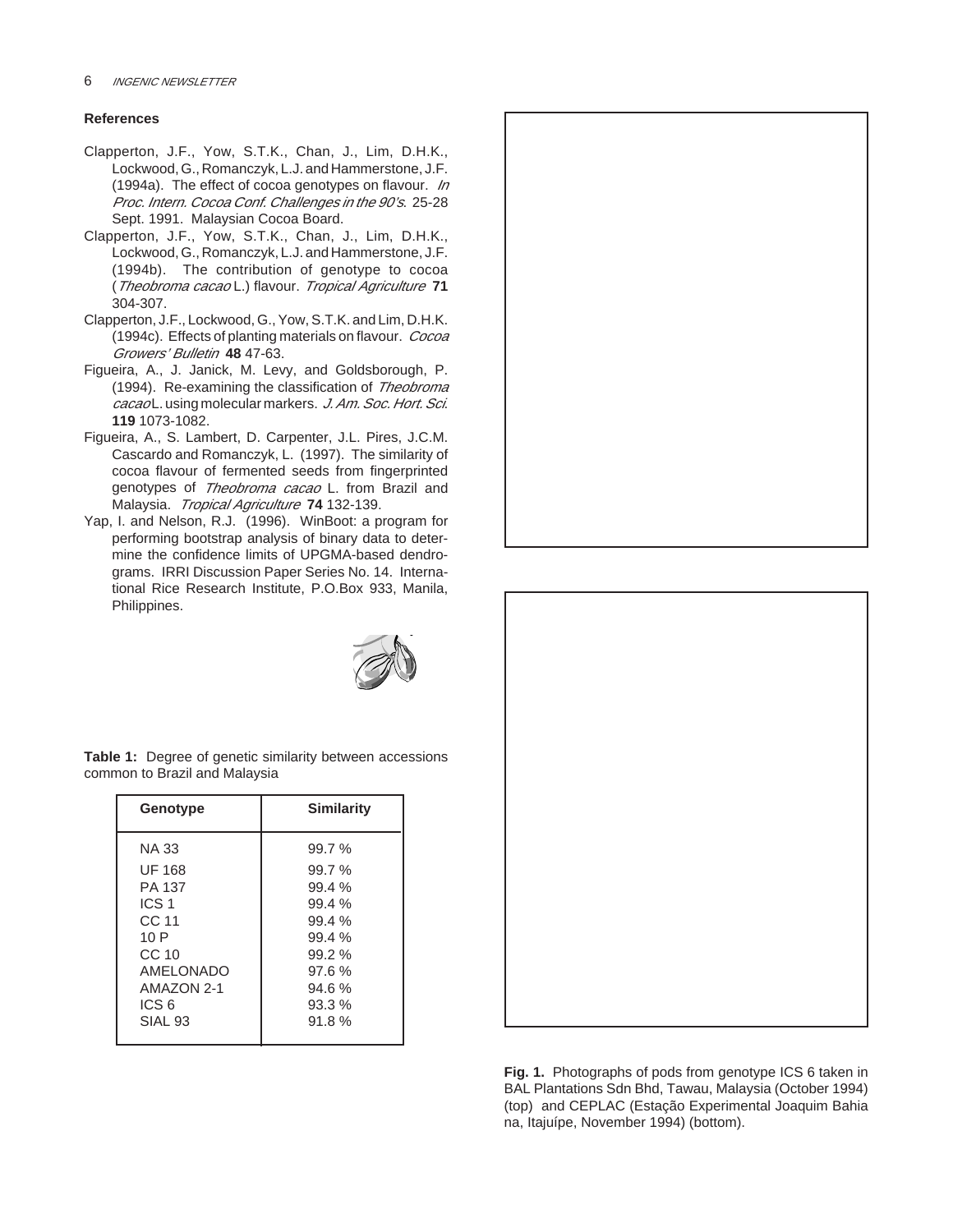



**Fig. 2.** Photographs of pods from genotype SIAL 93 taken in BAL Plantations Sdn Bhd, Tawau, Malaysia (October 1994) (top) and CEPLAC (CEPEC, Ilhéus, January 1995) (bottom).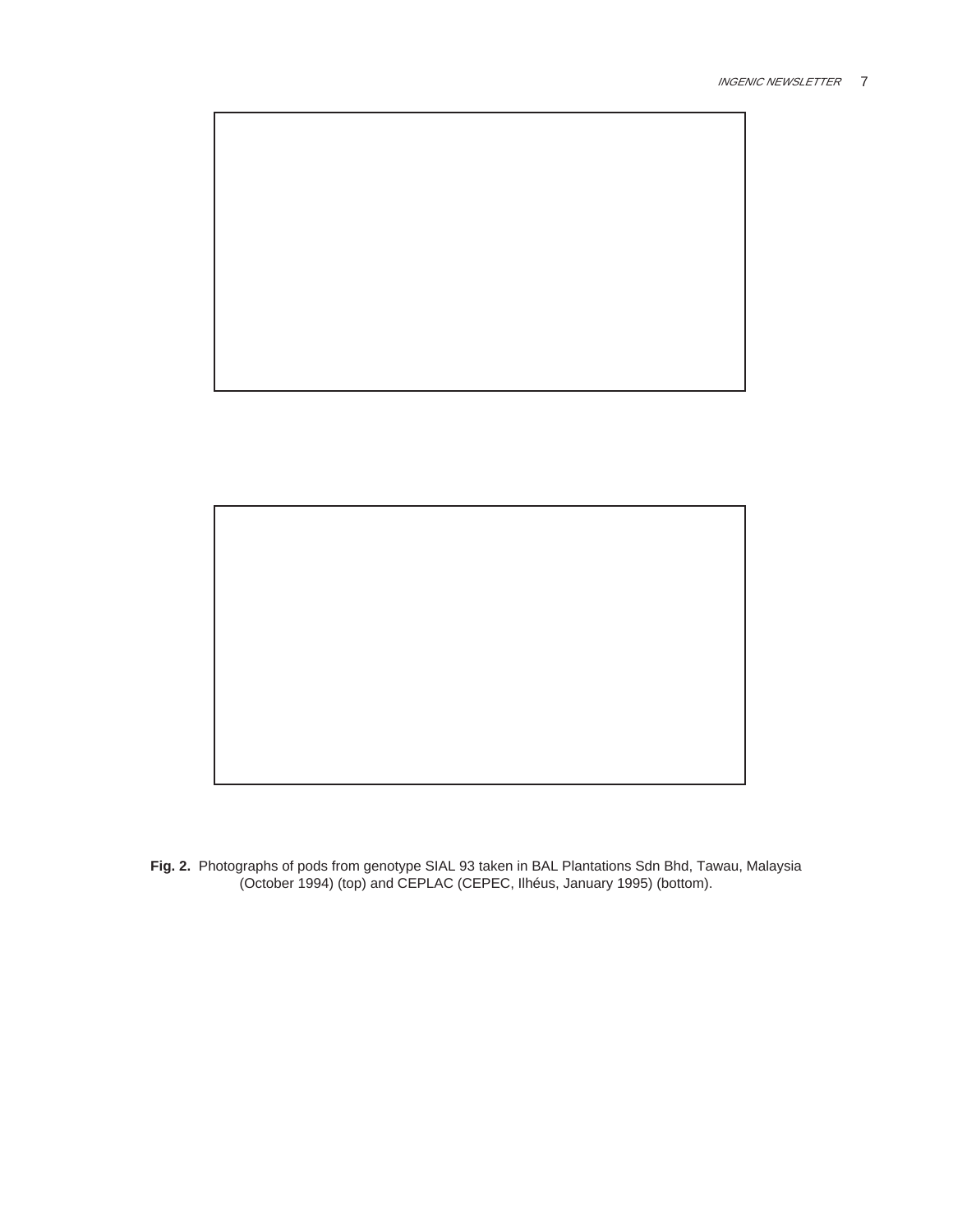

**Fig. 3.** Photographs of pods from genotype AMAZON 2-1 taken in BAL Plantations Sdn Bhd, Tawau, Malaysia (October 1994) (left) and CEPLAC, CEPEC (January, 1995) (right).

**Fig. 4.** Cocoa phenogram generated using UPGMA clustering demonstrating the relationships among genotypes based on RAPD analysis. Bootstrap P values are given at the corresponding node for each cluster.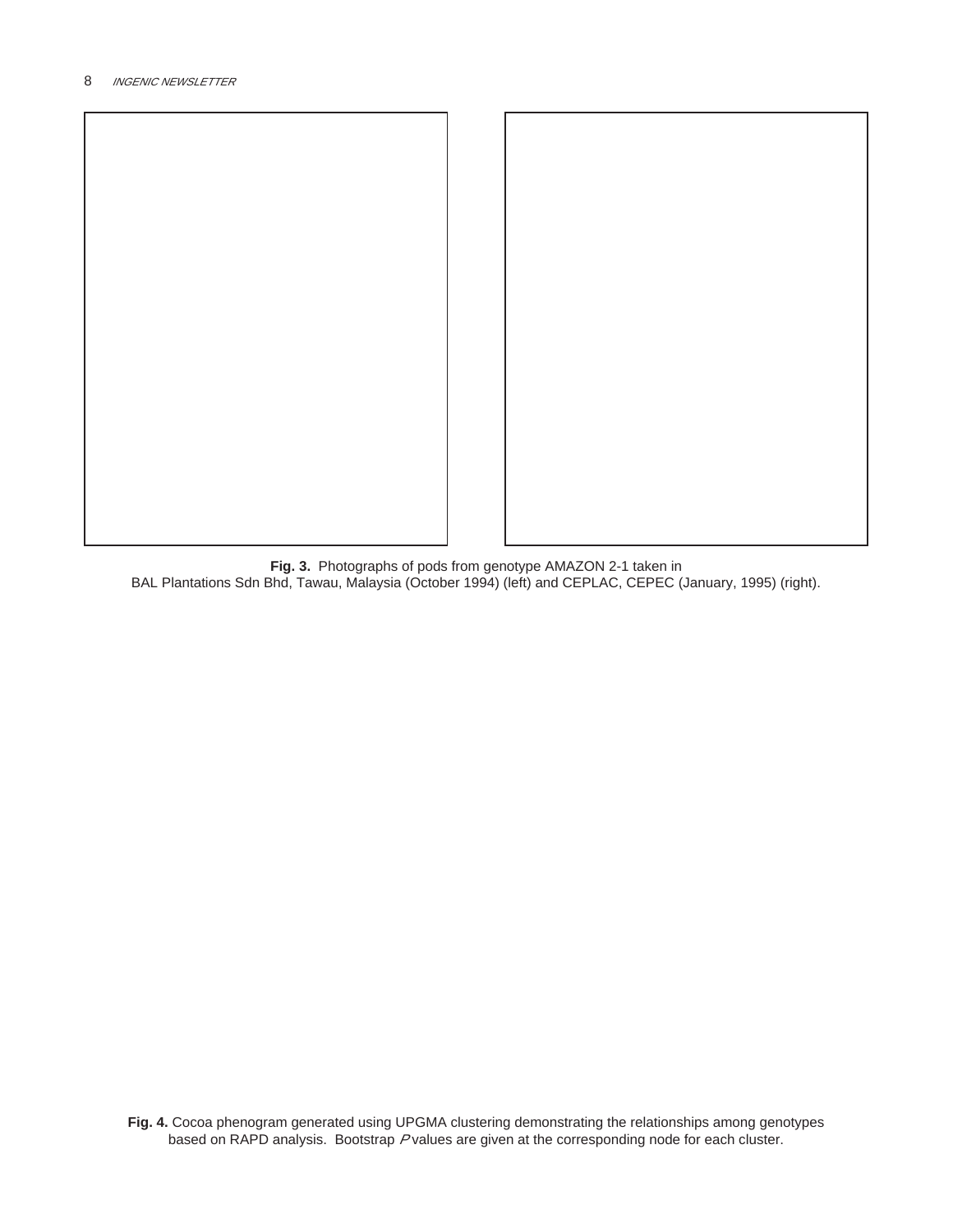## **A Proposed Methodology to Name Newly Collected Cacao**

#### O. Sounigo

One quick survey of the ICGD clearly shows that the nomenclature for cacao needs improvement. In fact, all possibilities of confusion exist. It is very common that different cacao populations share the same name. One striking illustration of this situation is with the denomination "P", which indicates:

- cacao clones <sup>1</sup> from unknown origin, formerly held at BAL plantation, Malaysia (before the *oil palm invasion*) and at CATIE (Costa Rica),
- one cacao clone selected in Brazil.
- cacao clones selected in Mexico,
- cacao clones collected by Pound in Peru,
- cacao clones selected in Ghana.
- one cacao clone selected in Venezuela.

Not only do different populations share the same "P" name, but also different clones share exactly the same name:

- P 8: clone selected in Venezuela, from a cross between OC 73 and SCA 6,
	- clone collected by Pound in Peru,
	- clone selected in Mexico,
	- clone from unknown origin held at CATIE.
- P 13: clone selected in Brazil, from unknown origin, clone collected by Pound in Peru.

Another source of confusion arises when one clone has several names, such as:

EET 3 = UF 650 and EET 11 = SCA 6.

Sometimes, it is not clear if a name designates a clone or a progeny, for example in the case of material collected in French Guyana.

It seems that some standard should be proposed to name cacao clones. In the case of clones selected in research institutes, the code indicating the name of the institute followed by a number is enough, assuming that a different type of name is applied to selected progenies and that every research institute uses a different code.

In the case of clones obtained from collection in the wild or in estates, a proposal is done in such a way that:

- a name would uniquely identify one cacao clone,
- this name would bring as much information as possible, and
- this name would be relatively easy to use.

It is suggested that each name starts with a three letter code to identify the country where the clone has been collected or selected (refer to Table 1 for the proposed standard codes for each country). This should be followed by a number code indicating the year the collection was performed. In cases where two collecting expeditions are performed in the same country during the same year, a letter should be added for each expedition, from the second one. Then, a capital letter code should indicate the mother tree from which budwood or pods were collected. The ordering of mother trees should continue in increasing order, even when material is collected from different populations. If material has been collected on more than 26 mother trees, a second letter will be added, and so on... Nothing would need to be added in the case of clones issued from budwood.

In the case of a clone issued from a seed, a seed number should be added, which should continue in increasing order when seeds are taken from different pods from the same tree. For example, ECU19S45 would identify a clone obtained from seed N°45 of a pod collected on the mother tree named "S", during the collecting expedition performed in Ecuador in 2019. ECU00aT would identify a clone obtained from budwood collected from a mother tree designated "T" during the second collecting expedition performed in Ecuador in 2000. MEX06AB298 would identify a clone obtained from seed N°298, extracted from a pod collected on the mother tree named "AB" during the collecting expedition performed in Mexico in 2006.

It is clear that the proposed scheme for nomenclature does not reveal all the useful information about the clone (the precise area of collection, whether seeds are from the same pod or different pods, whether the material is wild or cultivated...), but adding other codes would make the name much more difficult to deal with. Nevertheless, all this information is usually indicated in a report and communicated to the researchers in charge of the International Cocoa Germplasm Database (ICGD).

The appropriate time to adopt a new nomenclature has to be decided. If the system is adopted very soon, there will be some confusion for clones collected in 1998 and 1999 since the designated *year* codes could refer to 1998 or 2098 and 1999 or 2099, respectively. The solution could be to start using the new nomenclature in the year 2000.

It is suggested that before each collecting expedition, the team in charge of the ICGD is informed. That will enable the collectors to know if a collecting expedition has been performed the same year in the same country, in such a way that they would know how to name their material.

It is also suggested that the already named cacao clones keep their names, since changing them would most probably lead to more confusion.

All suggestions to improve this proposal are warmly welcomed, and it would probably be beneficial if a general agreement on the nomenclature of future cacao clones could be adopted and used by cocoa researchers worldwide.

Please send comments to : **Olivier Sounigo.** Researcher from CIRAD-CP (France) Detached to C.R.U (Trinidad and Tobago). Email: cru@cablenett.net Telephone/fax: 1 868 662 8788



<sup>1</sup> In this context, a *clone* is a *genotype*, whether it originates from a seed or from vegetative propagation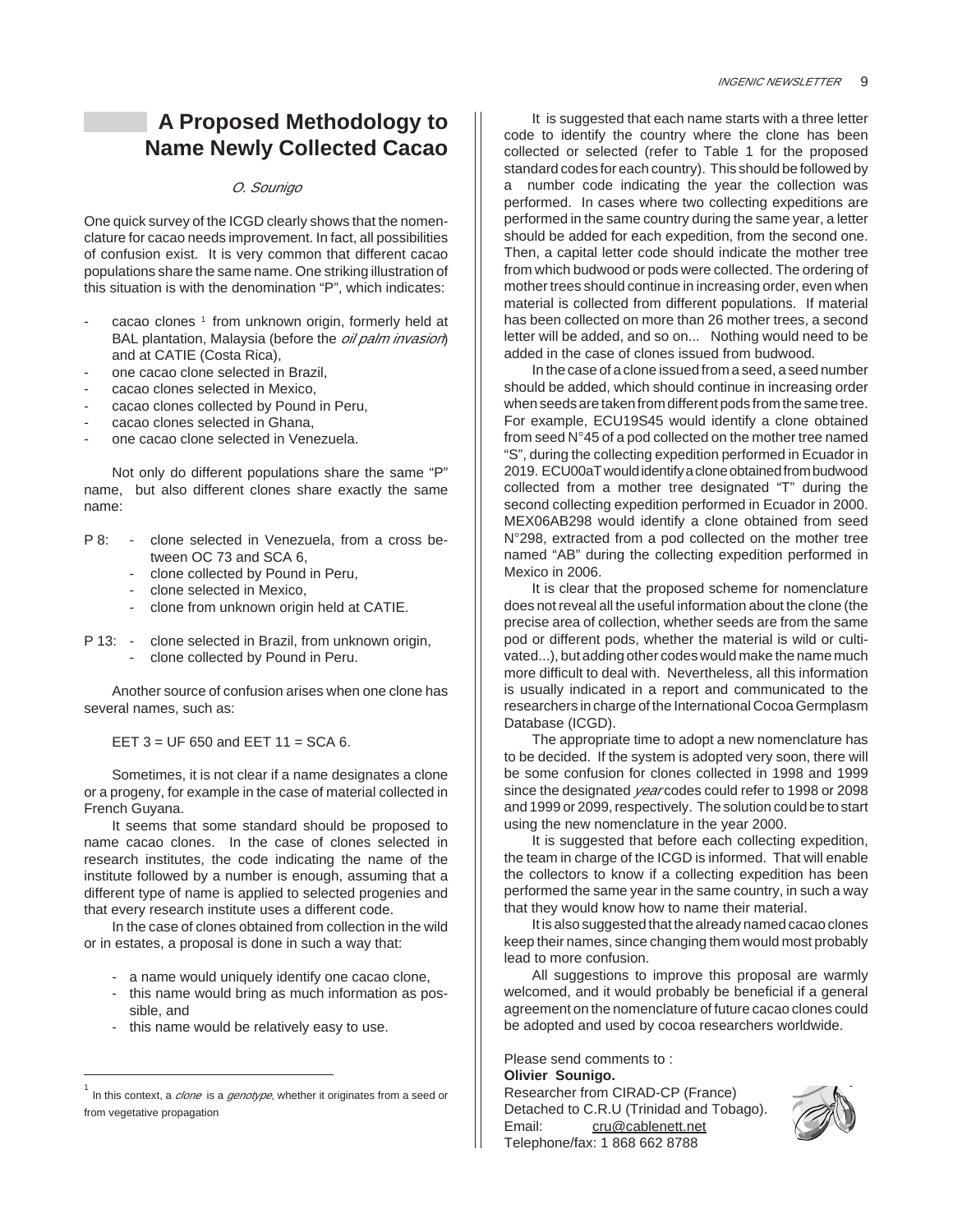| Table 1: Proposed codes for countries in which cacao is collected. |  |  |  |  |  |
|--------------------------------------------------------------------|--|--|--|--|--|
|--------------------------------------------------------------------|--|--|--|--|--|

| <b>COUNTRY</b>               | <b>CODE</b> | <b>COUNTRY</b>      | <b>CODE</b> |
|------------------------------|-------------|---------------------|-------------|
| Angola                       | <b>ANG</b>  | Indonesia           | <b>INO</b>  |
| <b>Belize</b>                | <b>BLZ</b>  | Ivory Coast         | <b>IVC</b>  |
| Benin                        | <b>BNI</b>  | Jamaica             | <b>JAM</b>  |
| <b>Brazil</b>                | <b>BRA</b>  | Liberia             | <b>LIB</b>  |
| Cameroon                     | <b>CMR</b>  | Madagascar          | <b>MAD</b>  |
| Colombia                     | COL         | Malaysia            | <b>MAL</b>  |
| Congo                        | CGO         | Martinique          | <b>MAR</b>  |
| Costa Rica                   | COS         | Nicaragua           | <b>NCA</b>  |
| Cuba                         | <b>CUB</b>  | Nigeria             | <b>NIG</b>  |
| Democratic Republic of Congo | <b>DCO</b>  | Panama              | <b>PAN</b>  |
| Dominica                     | <b>DOM</b>  | Papua New Guinea    | <b>PNG</b>  |
| Dominican Republic           | <b>DOR</b>  | Peru                | <b>PER</b>  |
| Ecuador                      | ECU         | Philippines         | PHI         |
| El Salvador                  | SAL         | Saint Lucia         | <b>SLU</b>  |
| <b>Equatorial Guinea</b>     | EQG         | Samoa               | <b>SMO</b>  |
| Fiji                         | <b>FID</b>  | Sao Tome            | <b>SAT</b>  |
| French Guiana                | <b>FRG</b>  | Sierra Leone        | <b>SLE</b>  |
| Gabon                        | GAB         | Solomon Island      | SOL         |
| Ghana                        | <b>GHA</b>  | Sri Lanka           | SRI         |
| Grenada                      | GRE         | Suriname            | <b>SUR</b>  |
| Guadeloupe                   | GDL         | Tanzania            | <b>TAN</b>  |
| Guatemala                    | <b>GUA</b>  | Togo                | <b>TOG</b>  |
| Guinea                       | GUI         | Trinidad and Tobago | <b>TRD</b>  |
| Guyana                       | <b>GUY</b>  | Uganda              | <b>UGA</b>  |
| Honduras                     | <b>HON</b>  | Vanuatu             | VAN         |
| India                        | <b>IND</b>  | Venezuala           | <b>VEN</b>  |
|                              |             |                     |             |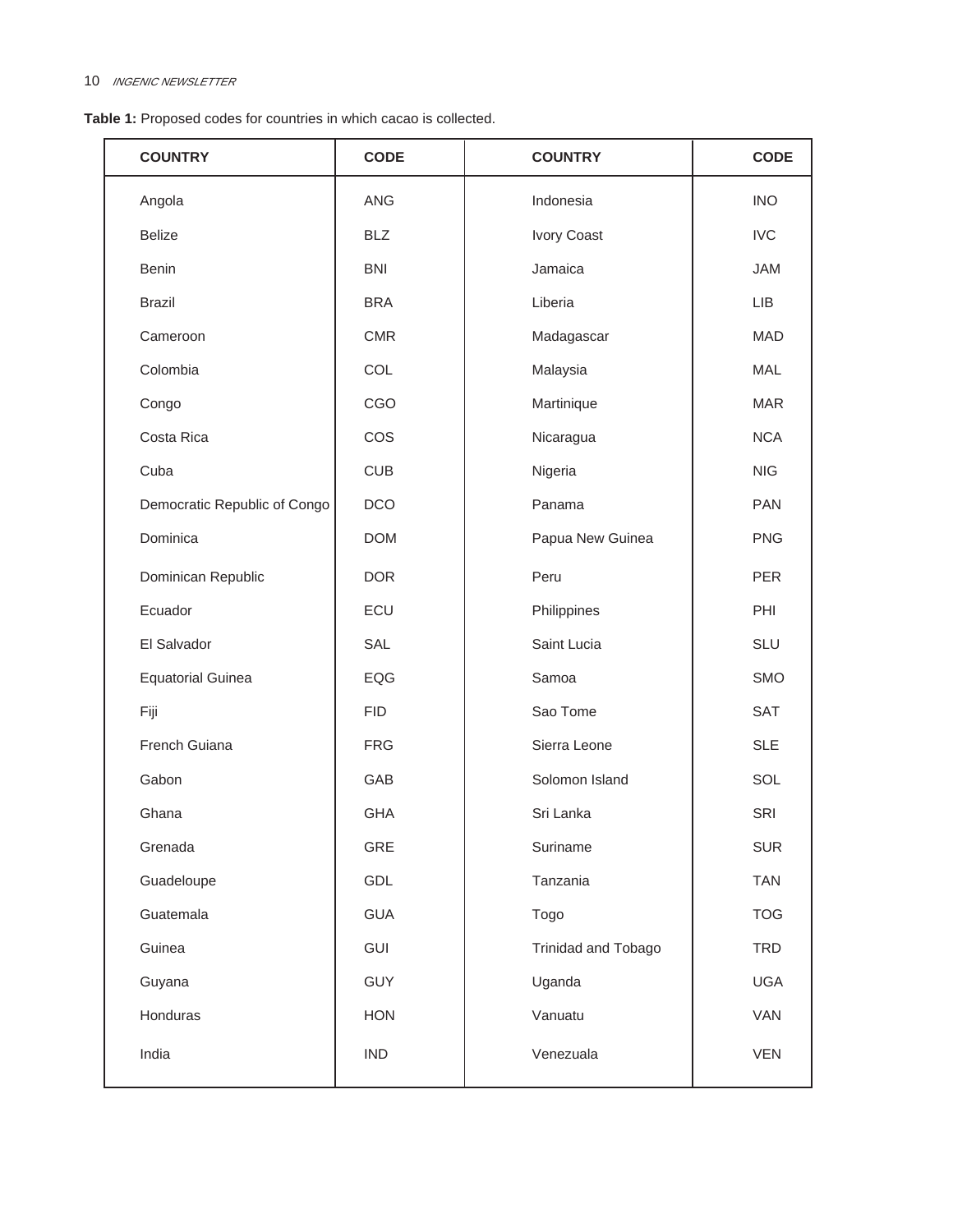## **Orthotropic (chupon) Budding**

#### Y. Efron

The Cocoa and Coconut Research Institute is presently concentrating its breeding efforts on developing hybrid derived clones. Clones are usually propagated by plagiotropic budding and their initial growth is different from a seed derived seedling. They may grow laterally with a variable branching habit depending on the genotype. Therefore, stacking and/or formation pruning is required. Unfortunately, the majority of farmers, particularly small-scale growers, are not familiar with the need and know-how of formation pruning. They may also be reluctant to stack their seedlings.

Budding can also use orthotropic (chupon) buds. The resulting seedling grows upright and forms itself by jorquetting. Stacking and formation pruning are not required. It is expected therefore that these types of seedlings will be familiar to growers and more easily accepted by them.

The major obstacle for orthotropic budding is the availability of budwood. A special budwood garden is required. CCRI is presently looking for the best possible way to establish and manage such a budwood garden. Our limited experience so far has shown a few additional possible problems as follows:

- 1) Availability of initial source of orthotropic budwood from a plagiotropic budded clone in the absence of the original mother tree. This can be solved by heavy pruning.
- 2) Unequal dormancy period of orthotropic buds resulting in non-uniform growth of seedlings in the nursery. The problem is somewhat less severe in "Juvenile" budding of two-week-old seedlings. Frequent removal of newly growing rootstock buds, and notching, can assist partially in breaking the dormancy.
- 3) Orthotropic budded seedlings jorquette very low at about 20-60 cm from the budding point. The jorquette height depends partially on the genotype of the clone and probably also on the root stock.
- 4) The number of jorquette branches in a budded seedling is usually 3-4.

#### **Induction of Orthotropic Growth by Heavy Pruning**

The initial growth of cacao is orthotropic (chupon) followed by a jorquette of lateral plagiotropic (fan) branches. Generally, chupons produce only chupons and fan branches usually give rise to new fan branches. The same applies to the growth of budded seedlings.

A particular six-year-old clone trial was pruned heavily at the level of secondary main branches following a volcanic eruption in September 1994. A relatively high proportion of the newly growing branches was orthotropic. It was assumed that the stress caused by the volcanic ash and/or the heavy pruning had changed the hormonal balance of the trees to modify the behaviour of some dormant buds.

The effect of heavy pruning was later tested on ten-yearold trees of three clones - K82, KA2-101 (Trinitario) and KEE 43, (Upper Amazonian) that had to be replaced. The trees were heavily pruned at the level of secondary main branches and the newly growing shoots were counted as chupons or fan branches three months later (Table 1). A high frequency of chupons was induced by heavy pruning in all the clones ranging from 10.9% for K82 to 38.9% for KA2-101. The three clones differed also in their rates of recovery from the heavy pruning. The Upper Amazonian clone KEE 43 had produced many more new branches/tree as compared to the two Trinitario clones K82 and KA2-101.

**Table 1:** Frequency (%) of chupon type branches in heavily pruned K82, KA2-101 and KEE 43.

| <b>Clone</b>  | No. of<br>branches<br>counted | Av. No.<br>branches/<br>tree | <b>Percent</b><br>chupons |
|---------------|-------------------------------|------------------------------|---------------------------|
| K82           | 4,654                         | 19.3                         | 10.9                      |
| KA2-101       | 7,209                         | 14.1                         | 38.9                      |
| <b>KEE 43</b> | 15,474                        | 69.0                         | 22.2                      |

#### **High Frequency of Orthotropic Growth in Seedlings Budded from Jorquette Primary Fan Branches**

Progenies of 27 crosses introduced from Malaysia were used in an accelerated breeding scheme to shorten the time required for breeding new clones. Three clones - SCA 12, NA 33 and PA 13 were crossed as female with nine male clones (Table 2). The seedlings were planted in a well-shaded field at a very high density of 10,000 trees/ha (2 x 0.5 m) and budded as soon as budwood was available from the primary fan branches of the jorquette. Eight seedlings were budded from each mother plant using two-week-old (juvenile) rootstock.

A high frequency of orthotropically growing seedlings was observed. The number varied between and within crosses. Four seedlings from each clone were selected for planting with different ratios of plagiotropic: orthotropic seedlings per clone (4:0, 3:1, 2:2, 1:3, 0:4) depending on the availability of orthotropic seedlings. Whenever possible, the ratio of 2:2 was preferred. The ratios of 4:0 and 0:4 indicate that all the growing seedlings of the clone were plagiotropic or orthotropic, respectively. Similarly, the 3:1 and 1:3 ratios show that there was only 1 orthotropic or 1 plagiotropic seedling, respectively among the 4-8 growing seedlings of the clone. The ratios of 3:1, 2:2, 1:3 and 0:4 indicated very weak, weak, strong and very strong tendencies, respectively for orthotropic growth. Thus, an Orthotropic Strength Index was calculated for each cross by adding the proportion of each ratio as follows:  $(3:1) \times 1 + (2:2) \times 2 + (1:3) \times 6 + (0:4)$ x 10 (Table 2). The index varied between 32 for (SCA 12 x NA 226) to 290 for (PA 13 x PA 300). Among the female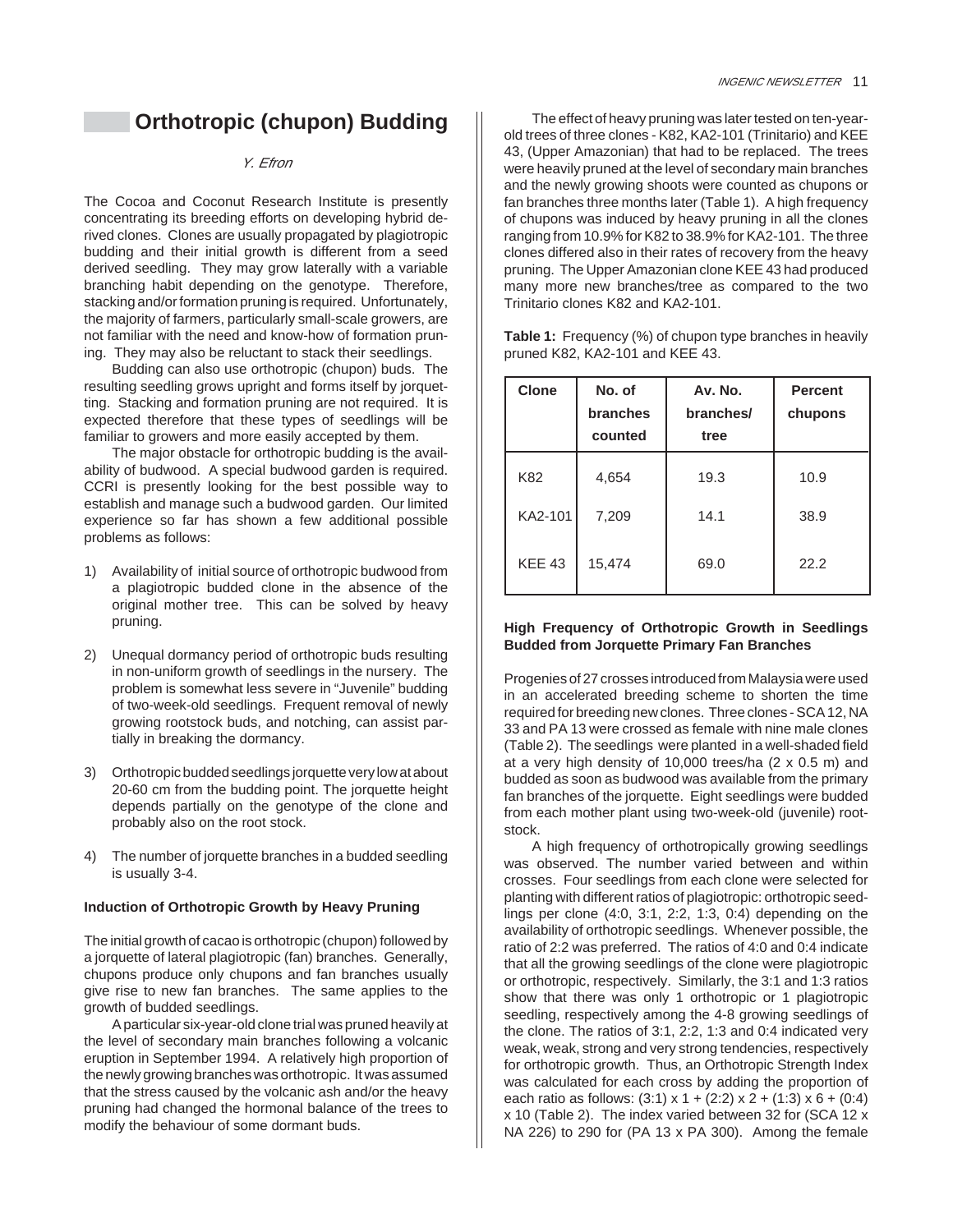parents, SCA 12 showed the lowest tendency to produce orthotropic growing seedlings and PA 13 the strongest. The difference between the male parents was smaller ranging from 77.3 for NA 226 to 170.3 for ICS 1.

Seedlings of the same crosses were planted in a separate progeny (hybrid) trial. The average jorquette height and even more so the proportion of seedlings with jorquettes higher than 160 cm for the three female parents showed similar tendencies as the Orthotropic Strength Index (Table 3). The average jorquette height of progenies of the male parents was less variable and it was not possible to establish the same pattern of relationship.

The tendency for orthotropic growth is genetically determined whereby some clones, i.e. SCA 12 or NA 226, when used as parents, will have a low frequency of orthotropic growing seedlings and others (PA 13, ICS 1) a high frequency. It may be assumed that the differentiation of the buds into plagiotropic or orthotropic growth is controlled by the concentration of a growth hormone(s). Being close to the jorquette point, the first growing fan branches may have a residual hormonal effect derived from the orthotropic growing stem.

Jorquette height is greatly influenced by the environment, particularly the amount of shade. But it is also under genetic control. The similarity between the Orthotropic Strength Index and the average jorquette height and the proportion of seedlings with jorquettes higher than 160 cm suggests that jorquette height may also be controlled by a hormonal effect.

**Table 2:** Orthotropic Strength Index in progenies of crosses between SCA 12, NA 33 and PA 13 as females and nine different male parents.

|                    | <b>Female Parent</b> |              | Average      |       |
|--------------------|----------------------|--------------|--------------|-------|
| <b>Male Parent</b> | <b>SCA 12</b>        | <b>NA 33</b> | <b>PA 13</b> |       |
| <b>NA 226</b>      | 32                   | 59           | 141          | 77.3  |
| QH 441             | 33                   | 77           | 137          | 82.3  |
| <b>PBC 123</b>     | 49                   | 98           | 185          | 110.7 |
| NA 149             | 39                   | 125          | 239          | 134.3 |
| <b>BR 25</b>       | 57                   | 94           | 262          | 137.7 |
| KA2-106            | 100                  | 154          | 159          | 137.7 |
| PA 300             | 94                   | 57           | 290          | 147.7 |
| <b>IMC 23</b>      | 93                   | 188          | 198          | 159.7 |
| ICS <sub>1</sub>   | 91                   | 186          | 234          | 170.3 |
| Average            | 65.3                 | 115.3        | 205.0        |       |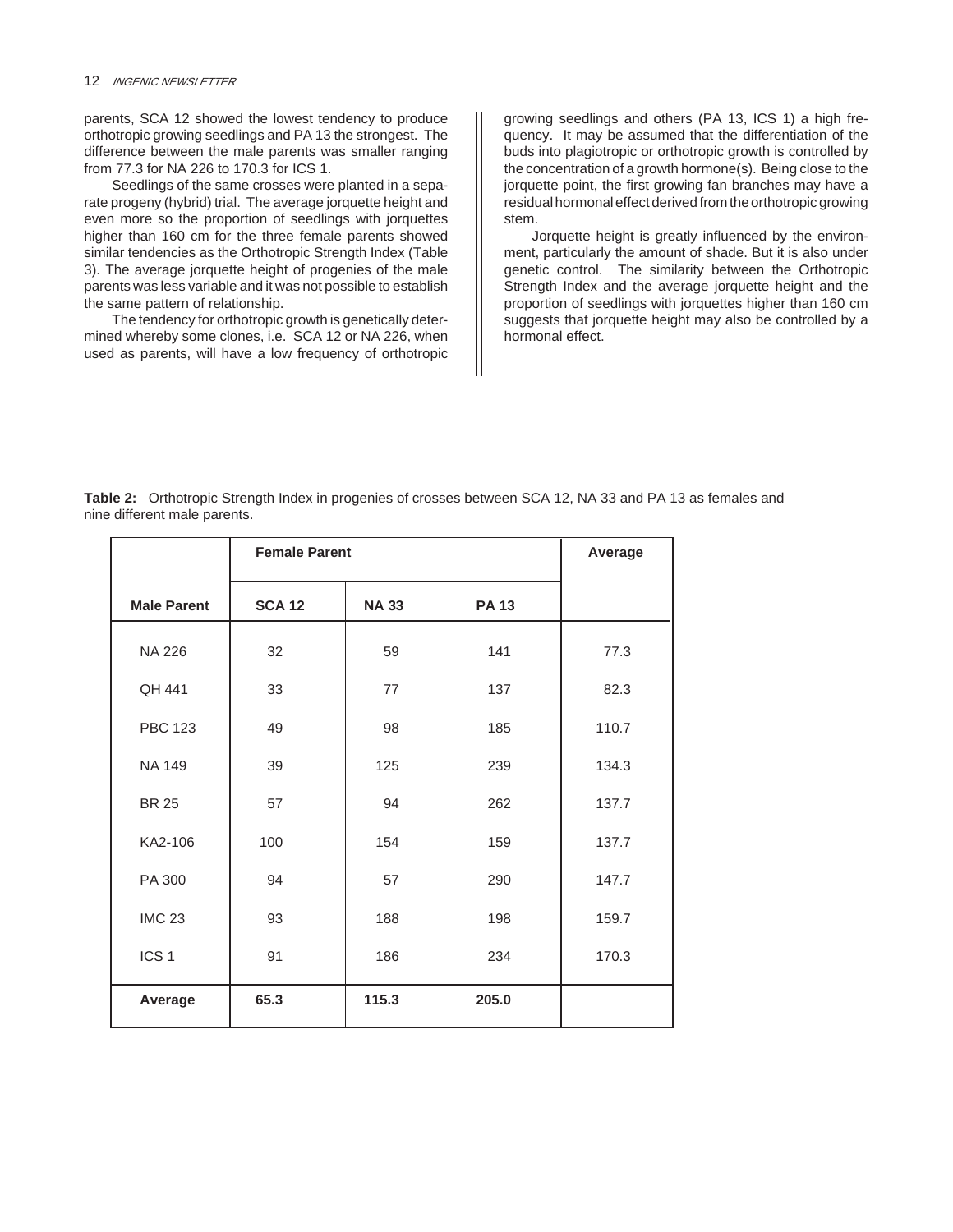| Table 3: Relationships between Orthotropic Strength Index, and jorquette height in progenies of |
|-------------------------------------------------------------------------------------------------|
| crosses of SCA 12, NA 33 and PA 13.                                                             |

|                                  | <b>Female Parent</b> |             |              |
|----------------------------------|----------------------|-------------|--------------|
|                                  | <b>SCA 12</b>        | <b>NA13</b> | <b>PA 13</b> |
| Orthotropic Strength Index       | 65.3                 | 115.3       | 205.0        |
| Average Jorquette height         | 110.5                | 116.3       | 129.1        |
| Jorquette higher than 160 cm (%) | 4.3                  | 7.2         | 18.5         |

The purpose of this note is to share our experience and to exchange ideas with others. Your views and experience will be greatly appreciated.

Please send comments to: **Y. Efron** PNG Cocoa & Coconut Research Institute P O Box 1846 Rabaul, ENBP PAPUA NEW GUINEA Fax: + (675) 983 9115 E-mail: ccri@datec.com.pg

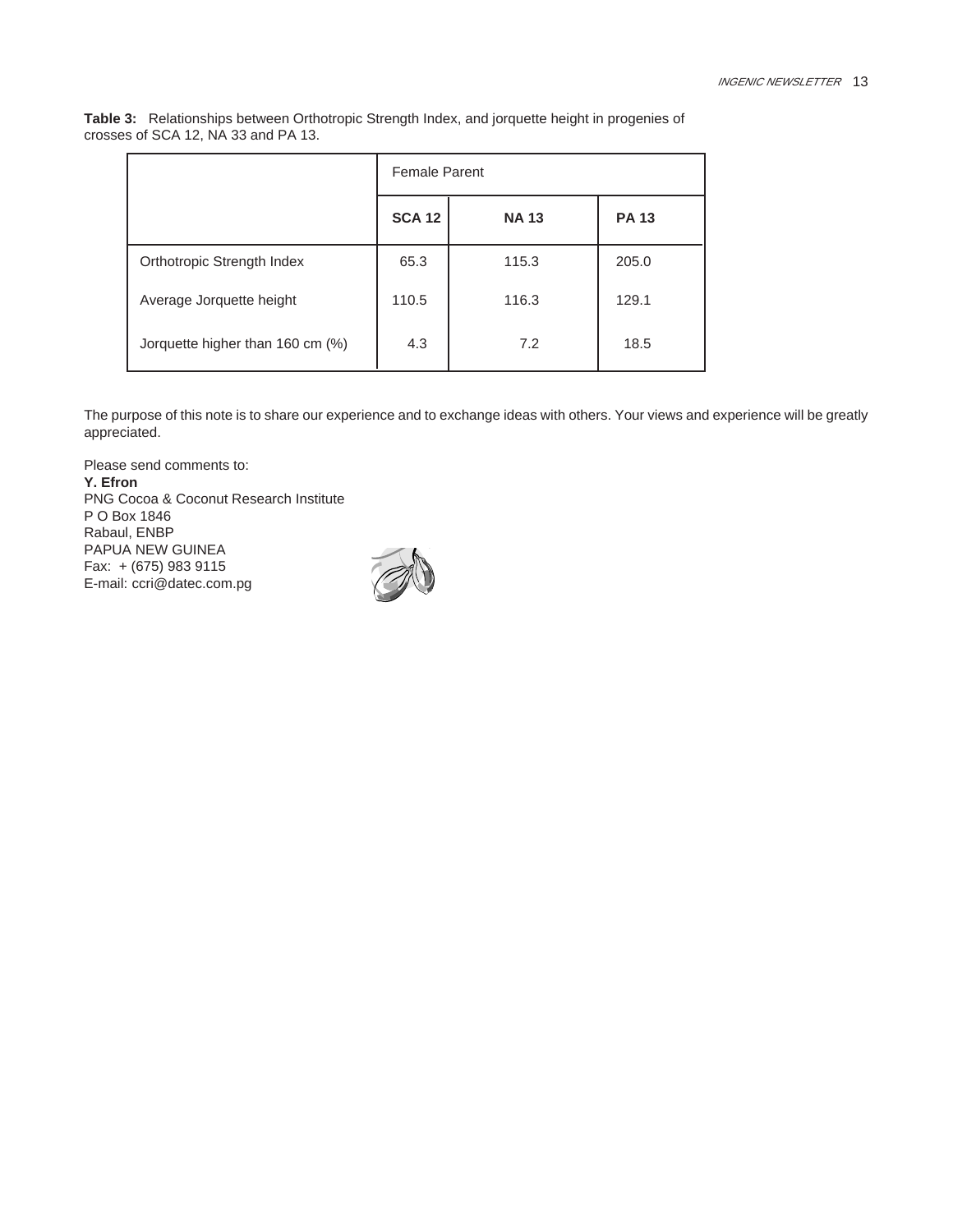## **Sampling the Genetic Diversity of Criollo Cacao in Central and South America**

J.C. Motamayor\*\*\*\*\*, P. A. Lopez\*, C. Ortiz\*, A. Moreno\*\*, J. Zamora\*\*\* M. Pinto\*\*\*\*, C. Lanaud\*\*\*\*\*

- \* Colegio de Postgraduados de Tabasco, Cardenas, Tabasco, México.
- \*\* Estacion Experimental de Caucagua, FONAIAP, Venezuela.
- \*\*\* Consejo Nacional del Hule, Villahermosa, Tabasco, México
- \*\*\*\* Corpoica, Centro de Investigacion Caribia, Sevilla, Magdalena. Santa Marta, Colombia.
- \*\*\*\*\* AGETROP/CIRAD, BP5035, 34032 Montpellier, France

A preliminary study was carried out by the first author on the genetic diversity of Venezuelan Criollo types using DNA markers (Motamayor et. al., 1997). Presently, this study is being enlarged to take into account representatives of the Criollo morpho-geographic group from Central American countries and Colombia. The authors collected material for this study during February and March, 1997 and 1998. This report gives a short description of this collection activity.

In Venezuela (as reported by Reyes, 1992), Criollo trees with different morphological pod types are found exclusively in specific regions (refer to Photo 1) :

- 1. Porcelana has amelonado type pods finishing in five angled points generally curved. The colour of the pod is white, green or red. It is found in small fields south of the Maracaibo lake.
- 2. Guasare has rough, green angoleta pods. It was collected at Guajira region in northern Venezuela and Colombia.
- 3. Andean Criollo has long cylindrical pods, with a smooth to rough surface and green to red colour. It is found in the Andean states of Tachira and Merida.
- 4. Pentagona has pods showing the pentagona form. This type was found in a small plantation in Tachira.
- 5. Criollos from the coastal area (Aragua State). These are a mixture of Criollo and Trinitario trees with pods morphologically close to those of Andean Criollo.

In Colombia, we found significant morphological diversity, as in Venezuela, in the Department of Magdalena not far from the border with Venezuela (Tayrona Park). However, the typical Porcelana type was not found in Colombia. On the other hand, the morphotype found in Central America was also present in Colombia, but not in Venezuela.

In Mexico, the Lacandon Forest in the state of Chiapas was visited. We found Criollo cacao close to the Bonampak ruins and along the Lacantun River (in the primary forest). In addition, several trees were sampled near to houses located on the Pacific coast in the state of Michoacan. In the state of Yucatan, we found Criollo cacao presumably cultivated by the Mayas in a " sinkhole " as reported by Gomez-Pompa (1990). In the state of Tabasco, the largest cocoa producing state, only Trinitario trees were observed. The pod morphology of all Criollo type trees observed in Mexico was very similar (see Photo 2), viz., small angoleta pod types (15 cm long in average), shallow furrows, finished in five-angle points and generally curved. Only the roughness of pods and the colour tone of ridges varied slightly.

In Nicaragua, an exhaustive search was conducted along the Pacific coast over a period of fifteen days, but no Criollo trees were found. However, in a mining town called La Libertad de Chontalpa, where there is no cacao cultivation, four trees belonging to the Criollo group were found near to a house. The pods were very similar to those observed in Mexico.

In Guatemala, a collection of cacao germplasm at the " Estacion de Fomento Los Brillantes " was visited. An earlier expedition to the Petén forest (Rivera de Leon, 1989) had



**Photo 1**. Pod morphological diversity of Criollo cacao from the west of Venezuela.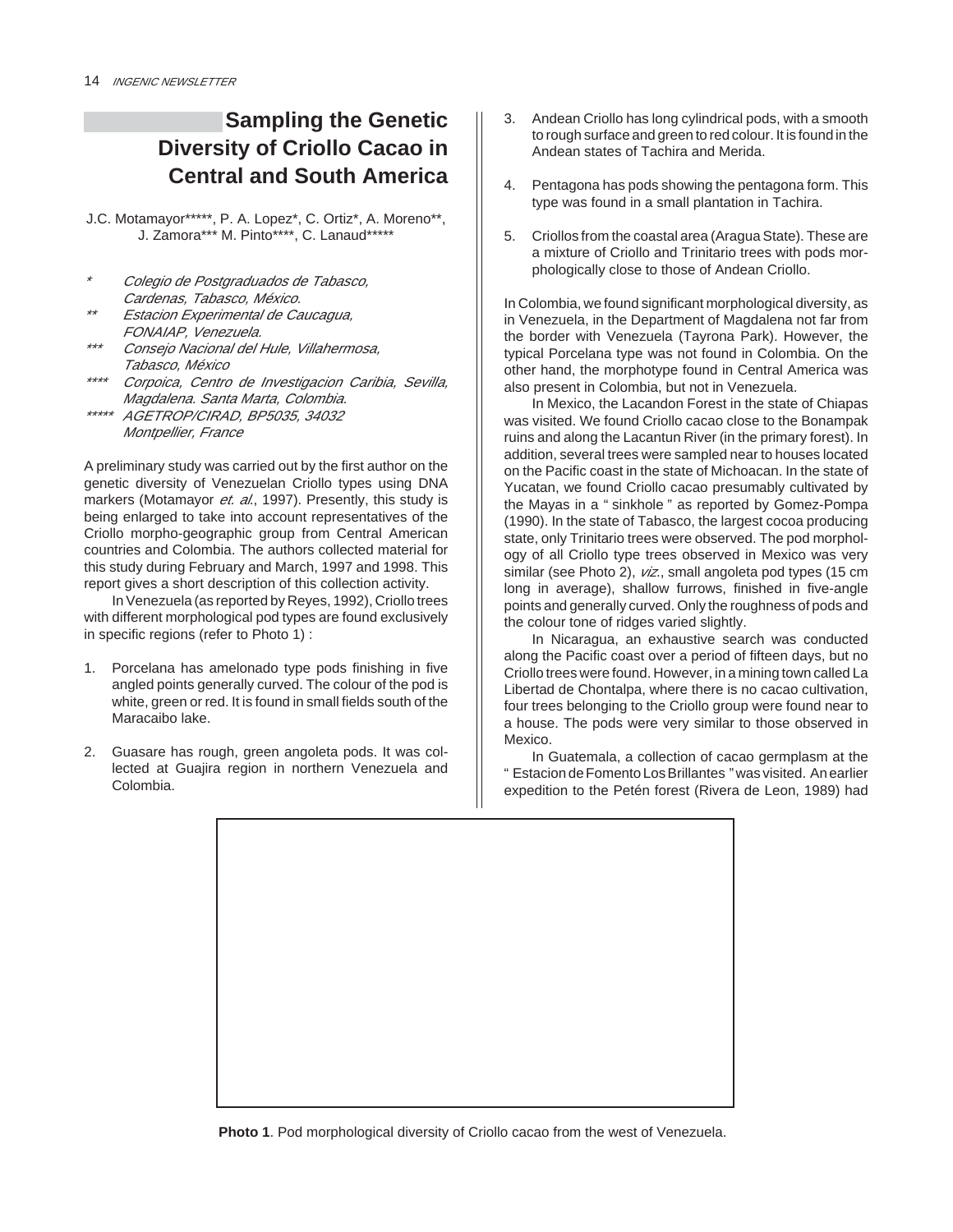

**Photo 2**. Pod morphology of Criollo type found in Mexico.

deposited Criollo germplasm there. However, it seems that this material was lost, as it was impossible to identify Criollo material in the collection during our visit. However, available photographs of the collected Criollo material showed a similar pod morphotype to that observed in Mexico and Nicaragua.

The first conclusion from the present research and collection activity is that pure Criollo types can still be found in South and Central America, either cultivated or in subspontaneous form. This is important, as the survival of pure Criollo types has been questioned until recently. Secondly, it is interesting that the widest morphological diversity inside the Criollo group is presently apparently found in South America (see Photo 1) and not in Central America (Photo 2). In Colombia, the predominant Central American morphotype was also present, but not in Venezuela. Conversely, cylindrical long pods, as those from Colombia and Venezuela were not observed in Central America. These morphological observations appear to contradict the observations and hypothesis about Criollo made by Cuatrecasas (1964), suggesting a Central American origin of this group.

Deforestation and substitution of Criollo trees in Central America may have caused the reduction of the diversity of Criollo in this subcontinent. On the other hand, it should also be considered that the same processes have occurred in South America. Therefore, the larger residual morphological variation found in Venezuela and Colombia would suggest a South American origin of Criollo. Molecular analyses are being performed at CIRAD (France) on the samples collected and the results are expected to give a clearer picture on the origin of this group and its phylogenic relationships inside the species.

#### **Acknowledgements**

We thank Humberto Reyes of FONAIAP, Venezuela for his advice. This work has been partially supported by IPGRI through a Vavilov-Frankel fellowship.

#### **References**

- Cuatrecasas, J. (1964). Cacao and its allies: a taxonomic revision of the genus Theobroma. Bulletin of the United States National Museum, Smithsonian Institution (Washington) **35** 379- 614.
- Gómez-Pompa, A., Flores, J. S. and Aliphat Fernandez, M. (1990). The sacred gloves of Maya. Latin Am. Antiq. **1** 247-257.
- Motamayor, J. C., Risterucci, A. M. , Laurent, V. , Moreno, A., Lanaud, C. (1997). The genetic diversity of Criollo cacao (Theobroma cacao L.) and its consequence in quality breeding. Conference in the 1<sup>St</sup> Venezuelan Cocoa Congress. 17-21 November. Maracay, Venezuela.
- Reyes, H. (1993). Criollo cacao germplasm in Venezuela. In: Proc. of the International Workshop on Conservation, Characterisation and Utilisation of Cocoa Genetic Resources in the 21st Century. The Cocoa Research Unit, Trinidad and Tobago. pp. 244-252.
- Rivera de Leon, S. (1989). Informe sobre manejo de germoplasma de cacao en Guatemala. Memoria del Seminario Manejo de Germoplasma de Cacao. 19-20 de Octubre 1989. Turrialba, Costa Rica.

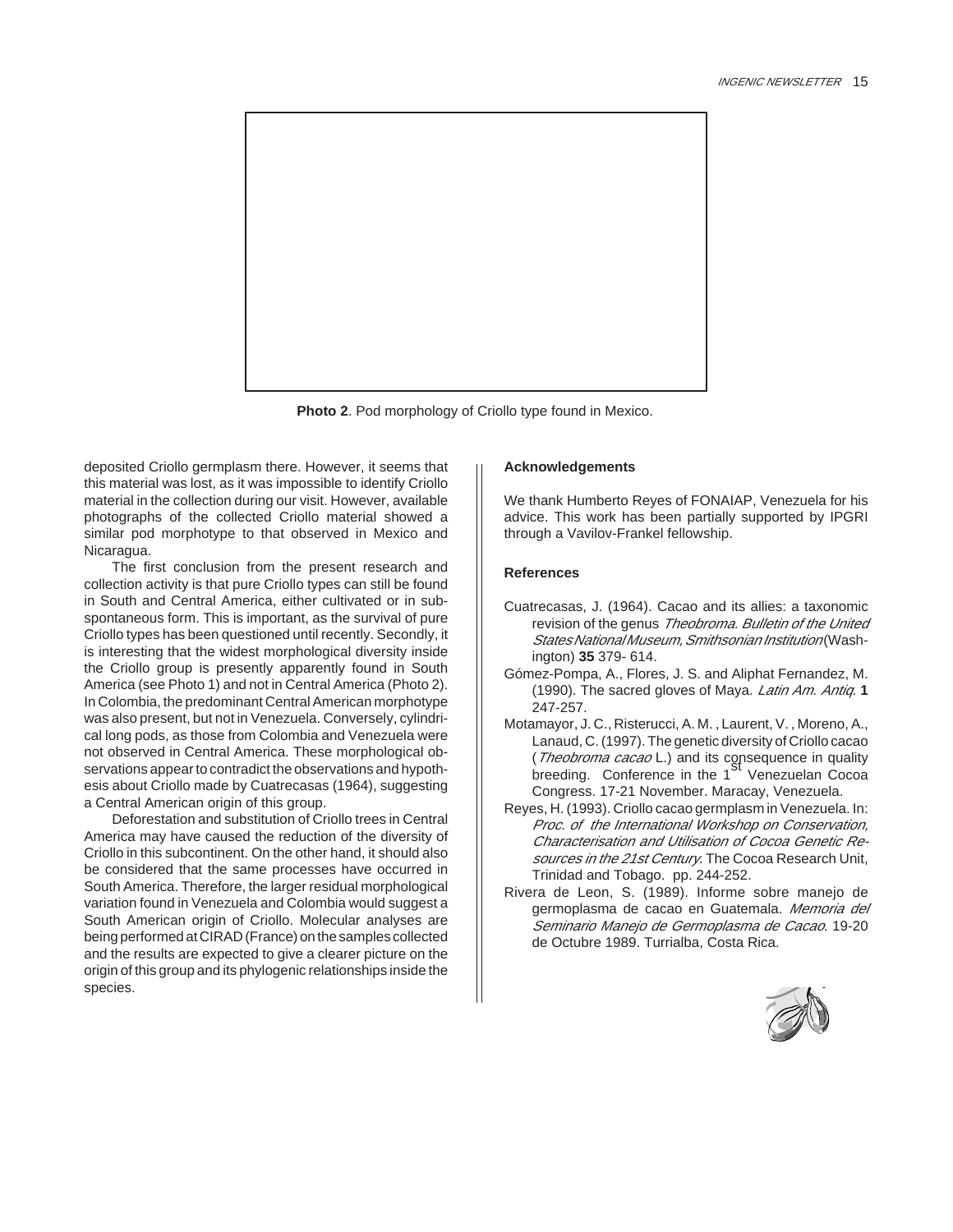## **Overview on the Ecuadorian cacaos**

#### D**.** Crouzillat, M**.** H. Evans and V**.** Pétiard

The long reputed Ecuadorian cocoas, derived from "Nacional" cacao, are considered to be fine-flavoured. Cacao cultivation in Ecuador was poorly organised before the Spanish conquest and introduction of cocoa into Europe in the seventeenth century. With the opening of direct trade in the late eighteenth century, Ecuador began expanding cacao plantations, as cocoa became more popular and profitable. Ecuador thus became the world's leading cocoa producer, a position held until early twentieth century with a production of 23,000 tonnes of cocoa. Production continued to increase, and in 1915 reached 50,000 tonnes when Ecuador was second after Ghana. In the 1920s with the arrival of two mayor diseases, Witches' Broom and Moniliasis, production declined steadily until, by 1932, production was 10,000 tonnes (Wood and Lass, 1985). Harvest for the year 1996- 97, a normal year, was just under 100,000 tonnes. This year, however, Ecuador's production has been affected by the climatic factor known as "El Niño". The harvest ending September is being estimated at 45,000 tonnes, a drop in production of more than a 50% and, more importantly, an estimated 80% reduction in exports (Sanchez, personal communication). As Ecuador produces half of the world's fine flavoured cocoa, this corresponds to a sharp drop in the availability of the raw material for the resulting specialty product.

The production of fine flavoured chocolate not only depends on genetic factors, but also on the post-harvest fermentation and drying methods used (Anon, 1991, 1994), and the processing in the factory. When the first two of these conditions are met, premium prices for the cocoa beans can be 10 to 40 % and, in exceptional cases, over 100% (Wood, 1978). Nestlé, France uses Nacional cacao to produce its Nestlé Noir and Eclat Noir brands.

The Nacional cacao as a genetic group has been difficult to define since it does not clearly belong to the Forasteros or Criollos. Van Hall (1932) indicated the uniqueness of this group found only in Ecuador. Later Pound (1945) indicated that the group was different from both Forasteros and Criollos. Cheesman (1944) and later Soria (1970) placed the Nacionals within the Forastero group due to their large green pods with rough surfaces and fairly deep ridges. More recently, Enríquez (1993) proposed to place them in the Criollo group due to their general agro-economic characteristics such as those of the seeds, and their flavour since fine flavour cocoas are traditionally placed as Criollo or Trinitario.

From the beginning of the 1930s, the quality of Ecuadorian cocoa has deteriorated due to the introduction of Trinidad

**Figure 1**: Principal Analysis Component based on an RFLP study using 50 RFLP probes and 416 genotypes. The first and second components accounted for 31.3% and 10%, respectively, of the variance for the RFLP analysis. ❏ Ecuador, ◆ Other countries.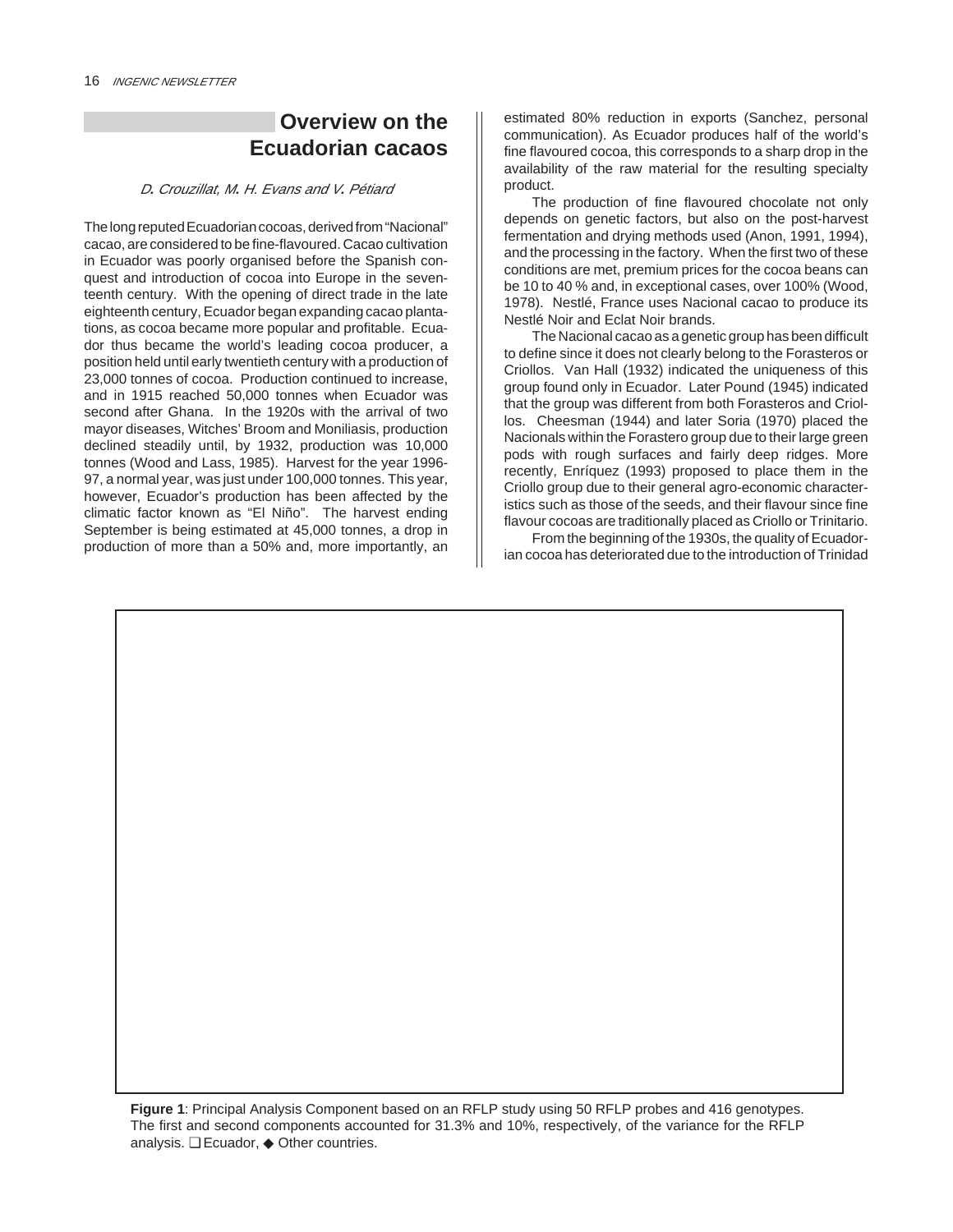clones collected by Pound for resistance to Witches' Broom disease, and lower market prices, which have de-motivated producers from fermenting properly. An increasing number of the trees planted today from seed are hybrids from these clones. This was reflected in ICCO's decision to consider Ecuador as a country that produced only 75% fine flavoured cocoa. Economically, this was a blow to the exporters as the premiums on cocoa prices decreased, and to the industry as good quality becomes harder to find.

Today, the fine cocoa flavour originates mainly from hybrids that continue to carry this trait. In order to assess the current genetic diversity of Ecuadorian material, a survey was carried out using molecular markers.

#### **Genetic assessment of the Ecuadorian cacaos using RFLP markers**

In order to better determine the genetic origin of Ecuadorian cacaos, 50 RFLP probes were used on 416 different genotypes from several collections (INIAP, INIFAP, CATIE). A total of 140 Ecuadorian clones were tested. Figure 1 shows the results of the Principal Component Analysis. Using these 50 RFLP probes, Figure 1 represents 41.3% of the total variance detected.

At first glance, the genetic diversity of the Ecuadorian material appears to be relatively large in comparison to the other non-Ecuadorian genotypes analysed. However, Ecuadorian diversity can be divided into two groups. The first group contains those clones with a high level of homozygosity (average 5%), an original (native) population with a low genetic diversity. This group is fenced in Figure 1. It is composed of 50 cacaos coming from old plantations. These genotypes represent a part of the original Ecuadorian stock and can therefore be considered pure "Nacional". The other group with a higher level of heterozygosity, and scattered in Figure 1, appears to be the result of the hybridisation between original "Nacional" material and imported genotypes at the beginning of the century. Thus genetic introgression has occurred giving rise to a range of variation between Nacional and hybrid forms. Previous molecular and agronomic studies (Lerceteau et al., 1997a; Lerceteau et al., 1997b) pointed out the specificity of the Nacional group and validated the definition of a natural genetic group as "Nacional". Lachenaud (1997) also validated these findings using Paleoclimatic, Paleogeographic and geobotanical arguments.

#### **Conclusions**

The use of molecular markers as an early screening tool will become increasingly important in the future due to the capability for testing genetic material while it is still in the nursery. It will also improve the efficiency of the breeders in the recovery of fine cocoa flavour while retaining disease resistance and field production, especially with the selection of the genetic stock used in the creation of new hybrids.

#### **References**

- Anon (1994). Fine or Flavour Cocoa (A background paper prepared by the ICCO Secretariat) ICC/48/9, April 1994. Report by the Chairman of the Working Group on Fine or Flavour Cocoa ICC/48/10, June 1994.
- Anon (1994a). Quarterly Bulletin of cocoa statistics, September 1994. ICCO Secretariat, International Cocoa Organisation, London.
- Cheesman. E.E. (1944). Notes on the nomenclature, classification and possible relationships of cocoa populations. Trop. Agric., (Trin.) **27** 144-59. Reprinted 1982. In: Arch. Cocoa Res. **1** 98-116.
- Enríquez, G.A. (1993). Characteristics of Cacao "Nacional" of Ecuador. In: Proceedings of International Workshop *on Conservation, Characterisation<sub>,</sub> and Utilisation of*<br>*Cocoa Genetic Resources in the 21<sup>St</sup> Century*, September 1992. Cocoa Research Unit, University of the West Indies, pp. 269-278.
- Lachenaud, P. (1997). Genetic/Taxonomic structuring of the Theobroma cacao L. species-Fresh hypotheses. INGENIC Newsletter **3** 10-11.
- Lerceteau, E., Robert, T., Pétiard, V., Crouzillat, D. (1997a). Evaluation of the extent of genetic variability among Theobroma cacao accessions using RAPD and RFLP markers. Theor. Appl. Genet. **95** 10-19.
- Lerceteau, E., Quiroz, J., Soria, J., Flipo, S., Pétiard, V., Crouzillat, D. (1997b). Genetic differentiation among Ecuadorian Theobroma cacaoL. accessions using DNA and morphological analyses. Euphytica **95** 77-87.
- Pound, F.J. (1945). A note on the cocoa population of South America. Rep. and Proc. Cocoa Res. Conf., London. 1945. Colonial 192: 95-97. Reprinted 1982. In: Arch. Cocoa Res. **1** 93-97.

Sanchez (1998). Personal communication. August 1998.

- Soria, J. de V. (1970). Principal varieties of cocoa cultivated in Tropical America. Cocoa Growers' Bull. **15** 12-21.
- van Hall, C.J.J. (1932). Cacao. Macmillan: London.
- Wood, G.A.R. (1978). Markets for fine flavour versus bulk cocoas. Cocoa Growers Bull. **27** 5-11.
- Wood, G.A.R., and Lass, R.A. (1985). Cocoa. 4<sup>th</sup> Edition. Longmans, London.

Send comments to:

**Dominique Crouzillat** Centre de Recherche Nestlé Tours 101, Avenue Gustave Eiffel Notre-Dame D'Oé. B.P.9716 37097 Tours Cedex 2

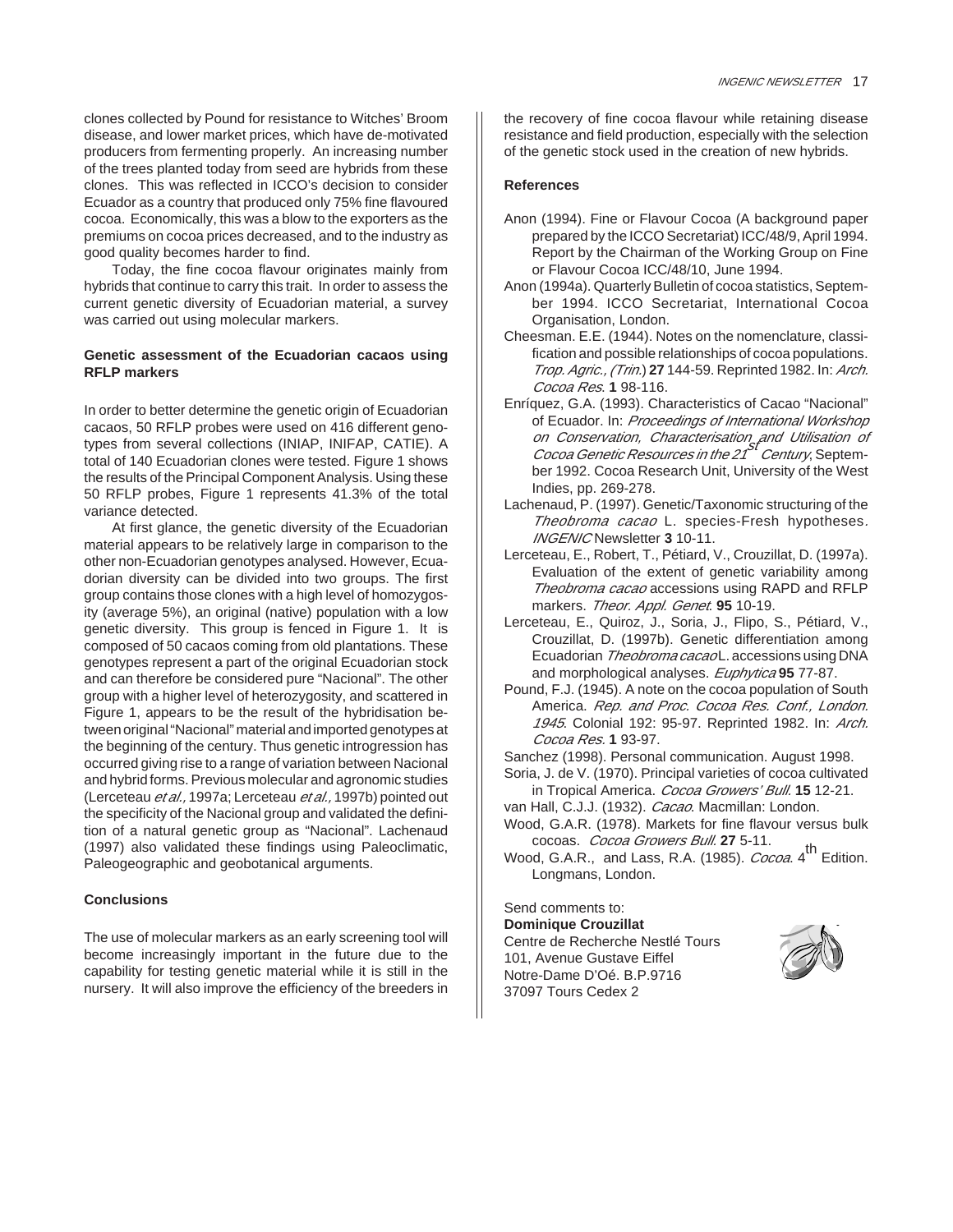## **Negative Selection of Cacao Seedlings Highly Susceptible to Phytophthora spp. using the Leaf Disc Test**

#### Y. Efron and G. Blaha

Black Pod (BP) caused by Phytophthora spp. is of Pantropical importance and causes a severe global loss of the cocoa crop. It is also the major constraint for cocoa production in Papua New Guinea. From the growers' perspective, breeding for disease resistance, if successful, is the easiest and most effective way to control a disease in an Integrated Pest Management (IPM) approach. In cocoa, however, much of the work on resistance breeding has given disappointing results (Kennedy et al., 1987). The lack of sensitive and reliable methods for screening a large number of progenies was described as an undoubted cause for the poor progress. However, an inoculation test of detached young leaves or leaf discs was developed recently in France (Nyassé et al., 1995) and Trinidad (Iwaro et al., 1997). The test is based on the histological similarity of the lower leaf and pod surfaces. Results of inoculation tests of the two tissues are well correlated. It is a fast and inexpensive test that gives the breeder an opportunity to screen large breeding populations for BP resistance at an early seedling stage.

The severe problems presented by diseases have had major influences on breeding objectives. All too often, the search for resistance has been so dominant as to become the only objective and an end in itself, rather than a way to sustain high yield at an acceptable production cost (Kennedy et al., 1987). Thus breeding for disease resistance should be an important component of breeding, but only as an integral part of a comprehensive breeding programme.

An accelerated breeding scheme to shorten the time required for breeding new cacao clones was proposed by Efron *et al.*, (1996). Starting with a large number of seedlings, population size is gradually reduced by negative selection. The proposed scheme, which is described in this article, is presently being implemented in PNG.

#### **Materials and Methods**

Seeds of 29 crosses (Table 1) were produced at BAL Plantations, Malaysia and introduced into PNG in November, 1996. The seeds were planted initially in a quarantine screen house and transferred after four months to a shaded nursery for an additional three months. They were later transferred to a well-shaded field at a very high density of 10,000 seedlings/ha (2.0 x 0.5 m). Leaf disc testing was started in October, 1997 and ended in February, 1998. The number of seedlings varied between families (crosses) depending on the availability of seeds (Table 1). In total, 5,864 seedlings were tested.

Leaves from 320 seedlings, (20 seedlings from 16 families) were collected for testing twice a week. The selection of families was done randomly. One healthy leaf from a semi-hard, dark green portion of the stem was collected from each seedling early in the morning. Four discs of 1.5 cm diameter were cut from each leaf and placed on a

sterile sponge soaked with distilled water in a deep baking tray (2 discs/plant/tray x 2). A total of 160 discs were placed in each tray (10 columns, 16 rows). The trays were covered with a plastic bag and left overnight in the dark at  $24 \pm 2^{\circ}$ C.

The next day, zoospore suspensions of local *Phytophthora* spp. strain (approximately  $2 \times 10^5$  z/ml) were prepared from artificially infected pods of the susceptible clone KA2-101 that were aseptically inoculated five days earlier in the laboratory and kept in the dark in a tray covered with plastic. Inoculation of the leaf discs was performed by placing 10µml of zoospore suspension at the centre. Assessment for reaction to the disease was done visually by two persons at three and five days after inoculation based on the following scale:

- $1 = few dark penetration points/dots$
- $2 =$  many points with network
- 3 = necrotic network/oily appearance
- $4 =$  marbled necrosis with brownish centre
- $5 =$  brown/black necrosis

Three criteria were used to compare between families:

- 1. Percent rejected plants/family
- 2. Percent highly resistant seedlings selected per family
- 3. Average score of all seedlings tested/family at three and five days after inoculation.

#### **Results**

Twenty-one tests were done during the period from 31/ 10/97 to 3/2/98. The average score of all tests at three and five days after inoculation was 3.03. However, the daily average fluctuated between 2.78 and 3.51. Two tests had a mean score below 2.50. The variability between tests was probably due to differences in the zoospore concentrations applied. As expected, the scores at three days after inoculation were lower than at day five by an average of 0.53 units of the 1-5 scale (2.77 and 3.30, respectively). This difference was very uniform in all the tests.

Rejecting seedlings highly susceptible to BP, as judged by the leaf disc test, was the major purpose with a pre-fixed target of 25-30%. The cut-off point varied between tests based on the average test score. In addition, when the average test score was low, the rejection was based on the scores taken five days after inoculation, while the scores taken after three days were the basis for rejection for the tests with high average scores. As a result, 28.8 per cent of the seedlings were rejected. The level of rejection varied between families (Table 1-b). The lowest percentage of seedlings was rejected from the progenies of PA 13 x NA 226 and PA 13 x NA 149 (21.9 and 22.3%, respectively) while the highest proportions were rejected from the families NA 33 x NA 226 and NA 33 x PBC 123 (36.3 and 35.8%, respectively). Among the female parents, the highest proportion of seedlings was rejected from progenies of NA 33. Similarly, more plants were rejected when PA 300, NA 226, and PBC 123 were used as male parents.

The range of highly resistant seedlings selected (Table 1-C) was between 2.8% (NA 33 x PA 300) to 12.7% (SCA 12 x QH 441). There were more highly resistant seedlings in crosses with SCA 12 and PA 13 as compared with NA 33.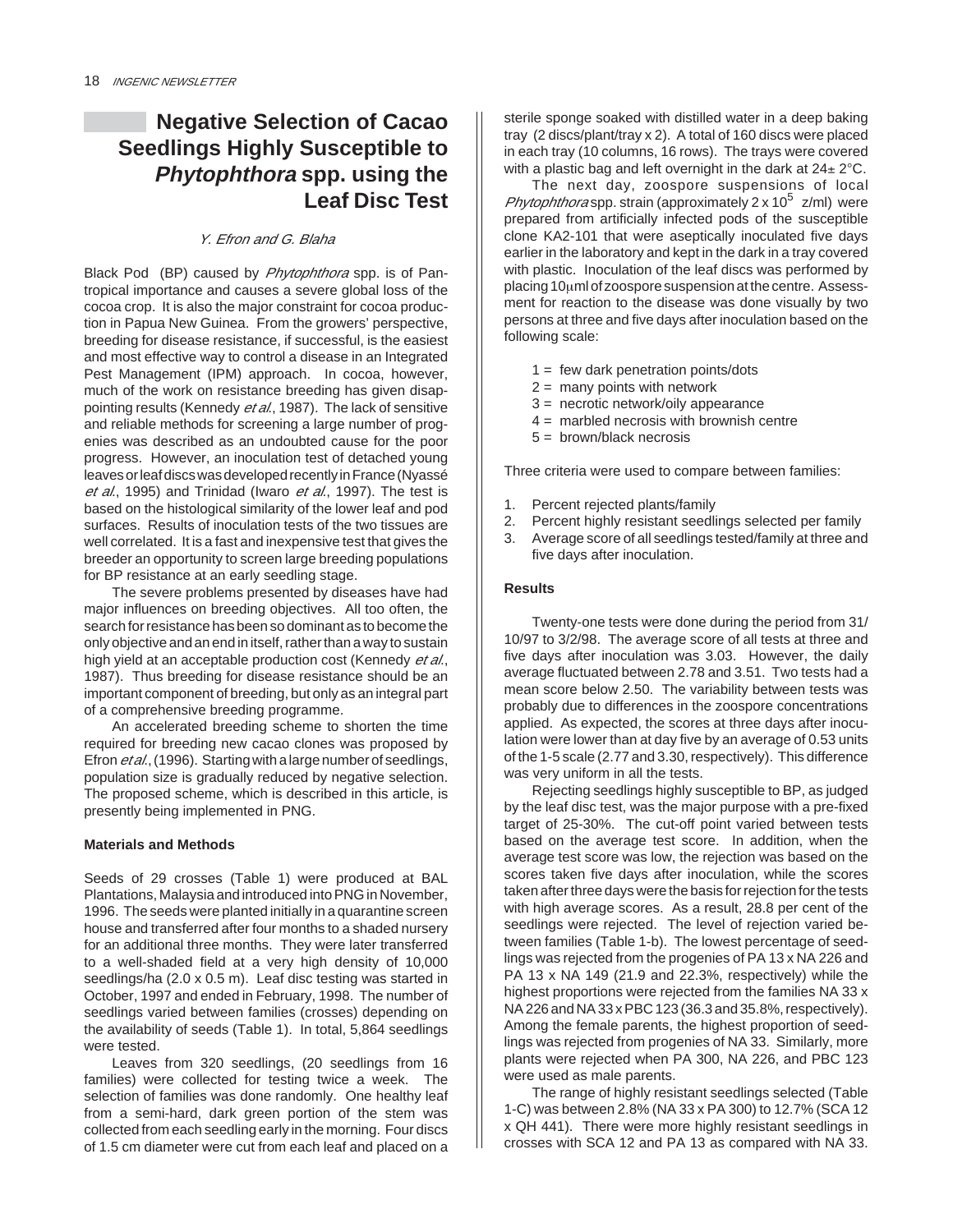Among the male parents, the highest proportion of highly resistant seedlings came from progenies of QH 441, KA2- 106 and IMC 23 while the lowest was from progenies of PA 300, PBC 123, and NA 226.

Families varied also in their average score (Table 1-d). The lowest were found in the crosses PA 13 x NA 226 (2.61) and PA 13 x NA 149 (2.68) and the highest in progenies of NA 33 x NA 226 (3.48) and SCA 12 x PA 300 (3.31). NA 33 and PA 13 had the highest and lowest average scores, respectively among the female parents. PA 300, NA 226 and PBC 123 had the highest scores as male parents, while ICS 1 and NA 149 produced the lowest score.

#### **Discussion**

The leaf test, recently developed (Nyassé et al., 1995; Iwaro et al., 1997) was used at CCRI to test the reaction of a large number of cacao seedlings to Phytophthora spp. as the first step to reduce population size by negative selection. Seedlings showing the most susceptible reaction in each testing set (inoculation date) were rejected in the field (about 25- 30%). Seedlings showing the highest resistance level, less than an average score of 2.0 at day five after inoculation, were marked separately in the field. Few very susceptible seedlings with an average score of 5.0 at day three were also maintained for a future follow-up under field conditions. It is probably the first example of large-scale practical application of the leaf disc test in a cocoa breeding project.

Encouraging results obtained on a limited number of genotypes showed that field resistance can be correlated with results from resistance leaf disc tests, particularly the ranking (Nyassé et al., 1996). The authors concluded that the leaf screening test can be used to increase the level of intrinsic resistance to BP in cacao populations. However, since the method was developed only recently and tested on a limited number of genotypes, caution is required in its practical use in breeding programmes. In addition, the test may not detect all the possible resistance/susceptibility mechanisms related to BP caused by Phytophthora spp. and the genes involved. Therefore, a rejection level of 25-30% of seedlings showing the most severe symptoms was set before initiating the test. Assuming random segregation of all other genes, unless closely linked, the most susceptible plants based on the leaf disc test would be eliminated without losing genotypes that may show other possible resistance mechanisms since they will be present at the same frequency within the remaining 70-75% of the plants.

The search for resistance should not become the only objective of a breeding project and an end in itself ( Kennedy et al., 1987). It should never be divorced from yield potential (Zadoks, 1996) or other required agronomic characteristics (Van der Vossen, 1996). Efron et al., (1996) had proposed that breeding for resistance should be addressed by an Integrated Resistant Breeding Approach (IRBA). Accordingly, the negative selection value of 25-30% was determined to ensure that highly productive trees with desirable agronomic characteristics would be maintained in a sufficient frequency within the remaining population.

Screening for the purpose of negative selection was the main objective of the work described in this paper. Considering the large number of seedlings, it was possible to test only four discs from one leaf/ seedling without replications.

Some inaccuracies due to different leaf age (Nyassé et al., 1995) or inoculation procedures were expected but acceptable considering the magnitude and nature of the work. Attempts were made to reject approximately the same number of plants from each one of the 29 families tested. Since the daily test average fluctuated, the cut-off point was modified accordingly. In this way, a desired level of 28.8% rejection was maintained. However, different proportions of plants were rejected from the 29 crosses ranging from 22.3- 36.3%, suggesting differential family response to artificial inoculation of the leaf discs and possibly different levels of resistance/susceptibility to *Phytophthora* spp. Information on the 14 parental clones can also be obtained. Thus among the female parents, PA 13 showed the highest resistance level followed by SCA 12 while NA 33 was the most susceptible. The same ranking was obtained with the average score test and the percentage of selected seedlings showing highly resistant reactions. Among the male parents, PA 300, NA 226 and PBC 123 showed the highest susceptibility while ICS 1 and NA 149 showed the highest resistance levels in hybrid combinations as judged by the average family scores and the percentage of plants rejected.

#### **References**

- Efron, Y., Faure, M., Saul, J. and Blaha, G. (1996). Disease resistance studies and breeding in Papua New Guinea. In: Proc. INGENIC International Workshop on the Contribution of Disease Resistance to Cocoa Variety Improvement. Salvador, Bahia, Brazil 25-26 November, 1996 (in press).
- Iwaro, A.D., Sreenivasan, T.N. and Umaharan, P. (1997). Foliar resistance to Phytophthora palmivora as an indicator of pod resistance in Theobroma cacao. Plant Disease **81** 619-624.
- Kennedy, A.J., Lockwood, G., Mossu, G., Simmonds, N.W. and Tan, G.Y. (1987). Cocoa Breeding: Past, Present and Future. Cocoa Growers' Bulletin **38** 5-22.
- Nyassé, S., Cilas, C., Herail, C. and Blaha, G. (1995). Leaf inoculation as an early screening test for cocoa (Theobroma cacao L.) resistance to Phytophthorablack pod disease. Crop Protection **14** 657-663.
- Nyassé, S., Bidzango Nomo, L., Blaha, G., Flament, M.H., Berry, D., Cilas, C., Eskes, A.B., and Despréaux, D. (1996). Update of the work on resistance of cocoa to Phytophthora megakaryain Cameroon. In: Proc. IGENIC International Workshop on the Contribution of Disease Resistance to Cocoa Variety Improvement. Salvador, Bahia, Brazil 25-26 November 1996 (in press).
- Van der Vossen, H.A.M. (1996). Strategies of variety improvement in cocoa with emphasis on durable disease resistance. An external review prepared for INGENIC. In: Proc. INGENIC International Workshop on the Contribution of Disease Resistance to Cocoa Variety Improvement. Salvador, Bahia, Brazil 25-26 November, 1996 (in press).
- Zadoks, J.C. (1996) Disease resistance testing in cocoa. A review on behalf of FAO/INGENIC. In: Proc. INGENIC International Workshop on the Contribution of Disease Resistance to Cocoa Variety Improvement. Salvador, Bahia, Brazil 25-26 November, 1996 (in press).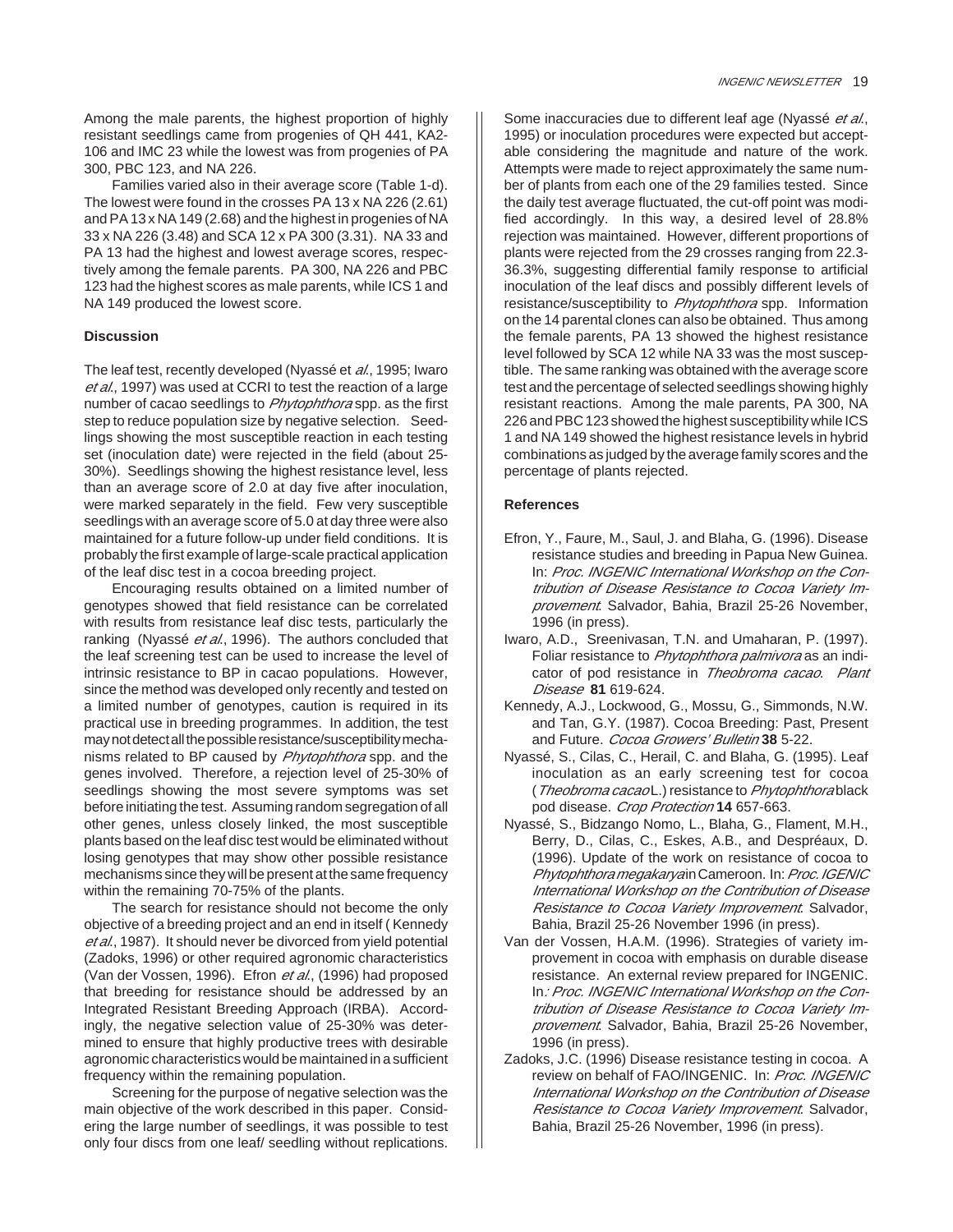|                  |       |      |             |      |       |                          | Number of Seedlings  |      |       |                |                          |                          |              |      |                          |      |
|------------------|-------|------|-------------|------|-------|--------------------------|----------------------|------|-------|----------------|--------------------------|--------------------------|--------------|------|--------------------------|------|
| Male<br>Parent   |       |      |             |      |       |                          | <b>Female Parent</b> |      |       |                |                          |                          |              |      | Total/Average            |      |
|                  |       |      | <b>NA33</b> |      |       | <b>SCA 12</b>            |                      |      |       | PA 13          |                          |                          | a            | b    | С                        | d    |
|                  | a     | b    | C           | d    | a     | b                        | C                    | d    | a     | b              | C                        | d                        |              |      |                          |      |
| <b>IMC 23</b>    | 303   | 27.7 | 9.9         | 2.85 | 141   | 28.4                     | 9.9                  | 3.04 | 153   | 26.8           | 8.5                      | 2.90                     | 597          | 27.6 | 9.4                      | 2.93 |
| PA 173           | 173   | 28.3 | 9.2         | 3.01 |       | $\overline{\phantom{a}}$ | $\blacksquare$       |      |       | $\blacksquare$ | $\blacksquare$           | $\overline{\phantom{a}}$ | 173          |      | $\overline{\phantom{a}}$ |      |
| KA2-106          | 236   | 33.1 | 7.2         | 3.24 | 135   | 28.9                     | 11.1                 | 3.02 | 149   | 27.5           | 11.4                     | 2.97                     | 520          | 29.8 | 9.9                      | 3.08 |
| PA 107           | 326   | 28.8 | 7.1         | 2.98 |       | $\overline{\phantom{a}}$ | $\blacksquare$       |      |       | $\blacksquare$ | $\overline{\phantom{a}}$ | $\overline{\phantom{a}}$ | 326          |      | $\overline{\phantom{a}}$ |      |
| ICS <sub>1</sub> | 231   | 27.7 | 7.4         | 2.87 | 204   | 23.5                     | 7.4                  | 2.81 | 254   | 26.8           | 9.4                      | 2.93                     | 689          | 26.0 | 8.1                      | 2.87 |
| <b>BR 25</b>     | 327   | 30.6 | 8.0         | 3.14 | 340   | 30.2                     | 8.5                  | 3.01 | 86    | 25.6           | 9.7                      | 3.08                     | 753          | 28.8 | 8.4                      | 3.08 |
| <b>NA 149</b>    | 194   | 24.7 | 8.8         | 3.05 | 236   | 28.0                     | 9.7                  | 2.95 | 233   | 22.3           | 8.2                      | 2.68                     | 663          | 25.0 | 8.9                      | 2.89 |
| QH 441           | 161   | 29.2 | 8.7         | 3.01 | 142   | 31.0                     | 12.7                 | 2.98 | 146   | 28.8           | 9.6                      | 2.86                     | 449          | 29.7 | 10.3                     | 2.95 |
| <b>NA 226</b>    | 157   | 36.3 | 5.1         | 3.48 | 299   | 34.1                     | 7.4                  | 3.23 | 105   | 21.9           | 10.5                     | 2.61                     | 561          | 30.8 | 7.7                      | 3.11 |
| PA 300           | 213   | 31.9 | 2.8         | 3.22 | 161   | 30.4                     | 7.5                  | 3.31 | 141   | 32.6           | 8.5                      | 3.21                     | 515          | 3.16 | 6.3                      | 3.25 |
| <b>PBC 123</b>   | 106   | 35.8 | 6.6         | 3.23 | 225   | 27.1                     | 8.4                  | 2.99 | 287   | 28.9           | 6.6                      | 3.07                     | 618          | 30.6 | 7.2                      | 3.10 |
| <b>TOTAL</b>     | 2,427 | 30.4 | 7.3         | 3.10 | 1,883 | 29.1                     | 9.2                  | 3.04 | 1,554 | 26.8           | 9.0                      | 2.92                     | $5,864$ 28.8 |      | 8.5                      | 3.02 |

**Table 1:** Number of seedlings tested (a), percent rejected (b), percent highly resistant selected (c) and average score (d) of 29 families tested for *Phytophthora* spp. resistance/susceptibility by the Leaf disc test.



**Photo 1**. High density planting for leaf sampling and subsequent budding of non-rejected plants

**Photo 2**. Differential reaction of leaf discs to inoculation by Phytophthora spp. zoospore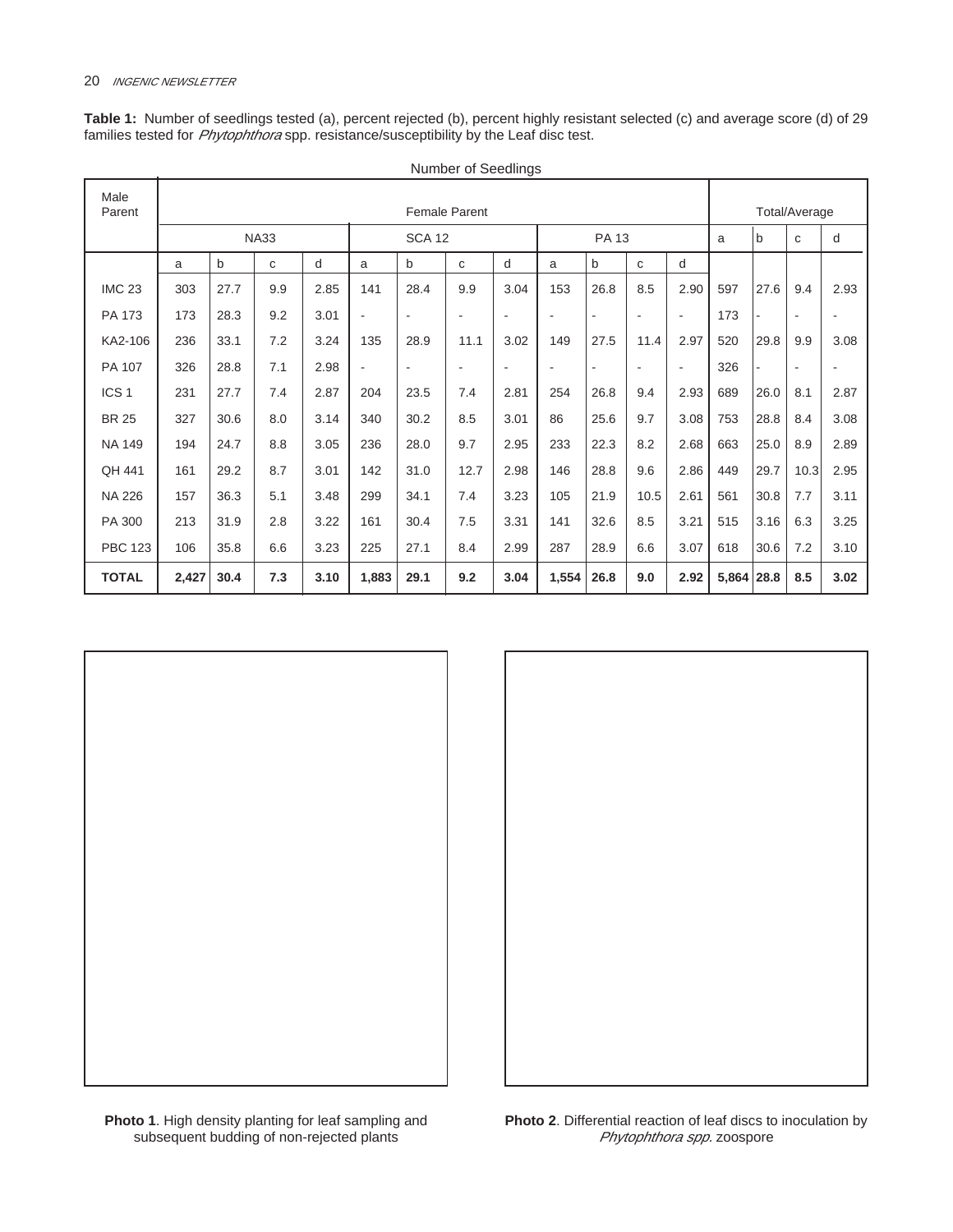## **Some Recent Research Findings from Brazil**

#### L.A.S. Dias

Our investigations began with the analysis of a 5 x 5 complete diallel involving only self-compatible, lower Amazon Forastero cacao clones from Brazil ('SIAL 169', 'CEPEC 1' and 'SIC 19'), and Trinitario groups from Trinidad ('ICS 1'), and Costa Rica ('CC 41'). We addressed some major questions in cacao breeding, using the results from the analysis of that diallel, such as:

- Is the inheritance of yield components predominantly additive or dominant?
- Is it possible to examine the racial group classification using multivariate genetic divergence measures?
- Is it possible to assess superior cacao hybrids using a more scientific criterion, as those based on multivariate genetic divergence of parents?
- Is the divergence stable over time?
- What is the minimum period to conduct successive harvesting for evaluation of cacao genotypes?
- Are the multivariate methods of divergence equally consistent and in agreement with one other?

Answers to these questions can be found in the following articles:

#### **L.A.S. Dias & P.Y. Kageyama (1995).** Combining-ability for cacao (Theobroma cacao L.) yield components under southern Bahia conditions. **Theoretical and Applied Genetics 90(3/4): 534-41.**

The objective of this study was to assess five cacao cultivars (selfs) and 20 hybrids with regard to their general and specific combining abilities for yield components using method 1, model I, of the diallel analysis system. The selfings and the hybrids were obtained through controlled crossings, tested in the field in a random block design with four replications and plots containing 16 plants. The experiment was set up in the Centro de Pesquisas do Cacau, in Itabuna, Bahia, Brasil, in 1975. The characteristics studied were: the number of healthy and collected fruits per plant (NHFP and NCFP), the wet weight of humid seeds per plant and per fruit (WHSP and WHSF), and the percentage of diseased fruits per plant (PDFP), for 5 years (1986-1990). The F-test values, highly significant for general combining ability (GCA) and specific combining ability (SCA), demonstrated the existence of variability for both effects. However, the effects of SCA were greater than those of GCA, when compared in terms of average squared effects. This condition held for the characteristics NHFP, NCFP and WHSP, and demonstrates the relative importance of the non-additive genetic effects over the additive effects. The reciprocal effects were not significant. Breeding methods, which explore the additive portion of genetic variance, should be employed for obtaining higheryielding cacao and high seed weight. For this, the segregant populations should involve cultivars CEPEC 1, SIAL 169 and ICS 1. Combinations involving the cultivar ICS 1 presented

the most favourable results for the characteristics WHSP and WHSF, where the hybrid SIAL 169 x ICS 1 and its reciprocal were outstanding.

**L.A.S. Dias & P.Y. Kageyama (1997a).** Multivariate genetic divergence and hybrid performance of cacao (Theobroma cacao L.). **Brazilian Journal of Genetics 20(1): 63-70.**

Genetic distances among cacao cultivars were calculated through multivariate analysis, using the  $D<sup>2</sup>$  statistic, to examine the racial group classification and to assess heterotic hybrids. A 5 x 5 complete-diallel was evaluated. Over a fiveyear period (1986-1990), five cultivars of S<sub>1</sub> generation, pertaining to the Lower Amazon Forastero and Trinitario racial groups and 20 crosses between the corresponding  $S_0$ Parents were analysed, based upon five yield components number of healthy and collected fruits per plant (NHFP and NCFP), wet seed weight per plant and per fruit (WSWP and WSWF), and percentage of diseased fruits per plant (PDFP). The diversity analysis suggested a close relationship between the Trinitario and Lower Amazon Forastero groups. The correlation coefficient ( $\eta$ ) was calculated to determine the association between genetic diversity and heterosis. Genetic distance of parents denoted by  $D^2$  was found to be linearly related to average performance of hybrids for WSWP and WSWF ( $r = 0.68$ , P < 0.05 and  $r = 0.76$ , P < 0.05, respectively). The heterotic performance for the same components was also correlated with  $D^2$ , both with  $r = 0.66$  (P < 0.05). A relationship between genetic divergence and combining ability effects was suggested because the most divergent cultivar exhibited a high general combining ability, generating the best performing hybrids. Results indicated that genetic diversity estimates might be useful in selecting parents for crosses and in assessing relationships among cacao racial groups.

**L.A.S. Dias & P.Y. Kageyama (1997b).** Temporal stability of multivariate genetic divergence in cacao (*Theobroma cacao* L.) in Southern Bahia conditions. **Euphytica 93(2): 181-87.**

The stability of the genetic divergence among five noncommercial cacao cultivars of advanced age was investigated over a five-year period (1986-1990). Cluster analysis was performed on five yield components measured on harvests from each crop year and on the data pooled over five years. The temporal stability was assessed by using a clustering procedure, which involved the calculation of the Mahalanobis distance  $(D^2)$  and of Tocher's algorithm applied to the distance matrix. The comparison of  $D^2$  and of clusters based upon pooled analysis, and taken as the standard, with  $D<sup>2</sup>$  values and clusters obtained from each year showed a stable clustering pattern in the most favourable year. For the rest of the years, inconsistency in number and composition of clusters formed was observed. An optimum environment was shown to be important for better expressing divergence by  $D^2$ . Consequently, the evaluation of the genetic divergence among the studied cultivars may be conducted based on a single favourable year. This will result in considerable savings in manpower, financial resources, and time which would be wasted should the evaluation be extended for several years.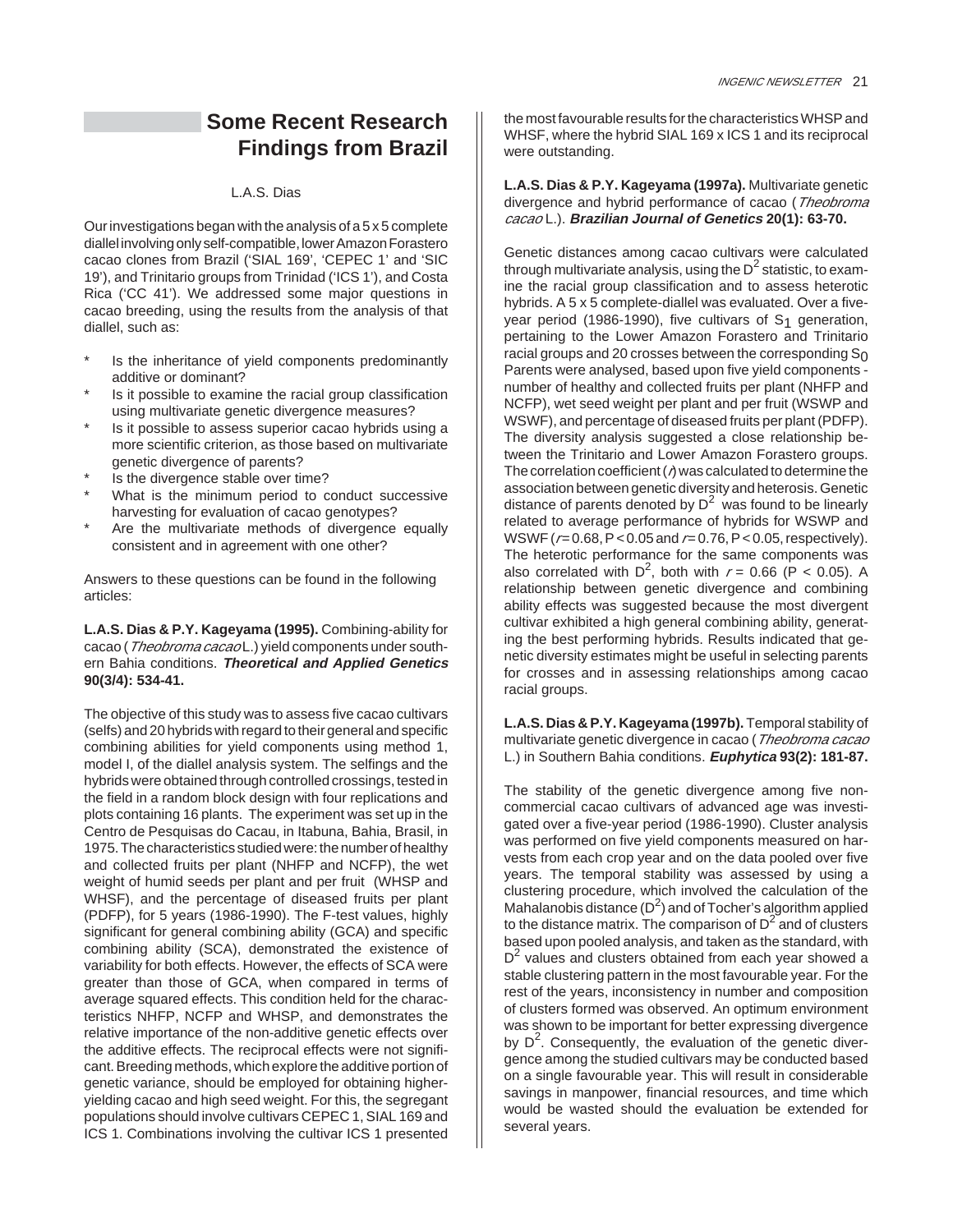**L.A.S. Dias & P.Y. Kageyama (1998a).** Repeatability and minimum harvest period of cacao (Theobroma cacao L.) in Southern Bahia. **Euphytica 102: 29-35.**

Classically, selection for superior genotypes in cacao has been based on the successive harvest records across a number of years. Little information on the minimum duration of these harvest periods is available in the literature. The repeatability coefficient (rho) was used to estimate this period. Twenty-five cacao genotypes were assayed in a randomized block design with four replications and 16-plant plots. The following yield components were studied: number of healthy fruits per plant, number of collected fruits per plant, wet weight of seeds per plant and per fruit, and percentage of diseased fruits per plant, over 5 years (1986-90). Repeatability estimates were higher than 0.84 for all components, except percentage of diseased fruits per plant (rho equal 0.41). With such estimates, it is possible to select genotypes on the basis of only two years of successive harvests, with a determination coefficient of 90%. The advantages of applying the repeatability coefficient to the cacao breeding programme are discussed.

**L.A.S. Dias & P.Y. Kageyama (1998b).** Comparison between multivariate methods applied for the evaluation of genetic divergence in cacao (Theobroma cacao L.). **Brazilian Archives of Biology and Technology** (in press).

Several multivariate methods have been used in divergence analyses of populations. Consistency and relative association among four methods was assessed using a 5 x 5 complete-diallel data involving cacao cultivars. Over a 5-year period, five cultivars were analysed based upon five yield components - number of healthy and collected fruits per plant (NHFP and NCFP), wet weight of seeds per plant (WHSP) and per fruit (WHSF), and percentage of diseased fruits per plant (PDFP). In assessing the divergence of parents only the data obtained from five cacao cultivars were analysed. Four multivariate statistics presented close association when considered in pairs, in this case the Mahalanobis' ( $D^2$ ) with the mean Euclidean distance obtained from canonical variates  $(d_{\text{cv}})$ , and mean Euclidean distance  $(d_{\text{c}})$  with the mean Euclidean distance obtained from principal components  $(d_{nc})$ . In both cases, high correlations ( $r$  > 0.95) were obtained. However, a weak association was detected between  $D<sup>2</sup>$  and  $d_e$  and between  $d_{pc}$  and  $d_{CV}$  (0.50 and 0.66, respectively). Thus, in studies on genetic divergence, statistics considering the error variance-covariance matrix should be preferred whenever its estimate is possible.

The performance of the hybrid in comparison to that of unimproved local cultivars was also studied. In a yield comparative trial set up in a 5 x 5 Latin square design, the relative performance of five cacao cultivars - 'Maranhão', 'Pará', 'Parazinho' (unimproved local cultivars), and openpollinated 'ICS 1' and the commercial Hybrid (improved cultivars) was investigated. Our objective was to answer to some other questions such as:

- Is the hybrid superior in performance to the local cultivars?
- Under which conditions are the improved materials more temporally stable in comparison to those unimproved materials?
- What is the minimum period of successive harvests for evaluation of cacao genotypes?
- Are those materials distinct from each other?

The following articles answer these questions.

**L.A.S. Dias, C.A.S. Souza, S.G. Augusto, P.R. Siqueira, M.W. Müller (1996).** Desempenho de cultivares de cacau com relação a alguns componentes de produção em Linhares-ES, Brasil. {Performance of cacao cultivars in relation to some yield components in Linhares-ES, Brasil}. **In: Proc. of the XII International Cocoa Research Conference (in press).**

The presumed yield superiority of improved cultivars compared to that of unimproved local cultivars has been questioned by cacao growers. Thus, the relative performances of five cacao cultivars in a yield comparative trial were investigated at the Estação Experimental 'Filogônio Peixoto' (ESFIP), in Linhares, ES, Brasil. 'Maranhão', 'Pará', 'Parazinho' (unimproved local cultivars) and open-pollinated 'ICS 1' and the commercial Hybrid (improved cultivars) were evaluated in a 5 x 5 Latin square design containing 196-plant plots, over 10 years (1984-93). The number of healthy fruits per plant (NHFP) and the wet seed weight per hectare (WSWH) and per fruit (WSWF) were the yield components evaluated. Analyses of variance were performed in Latin square for each year and for the accumulated yield components over the decade. Joint analyses were performed on split plots in time, allocating the Latin square in plots, and years in sub-plots. Expressive genetic variability among cultivars for all yield components in the analyses involving annual yield and accumulated yield over the decade was revealed. Genotypic determination coefficient estimates  $(b)$  were expressive and variable over the years due to variation in the genotypic expression of cultivars. Yield averages exhibited trends of increase with age of cacao trees and extensive variability among years, especially to NHFP and WSWH. The local adverse climatic conditions, particularly water deficit, resulted in large yield reductions. Latin square analyses on split plots in time showed that years constituted the main source of variation. Cultivar-year interaction occurred only with WSWH. The need to use improved cultivars in the plantation was reinforced, since the Hybrid and ICS 1 presented an outstanding performance for WSWH and WSWF, respectively, especially in the years with regular rainfall distribution.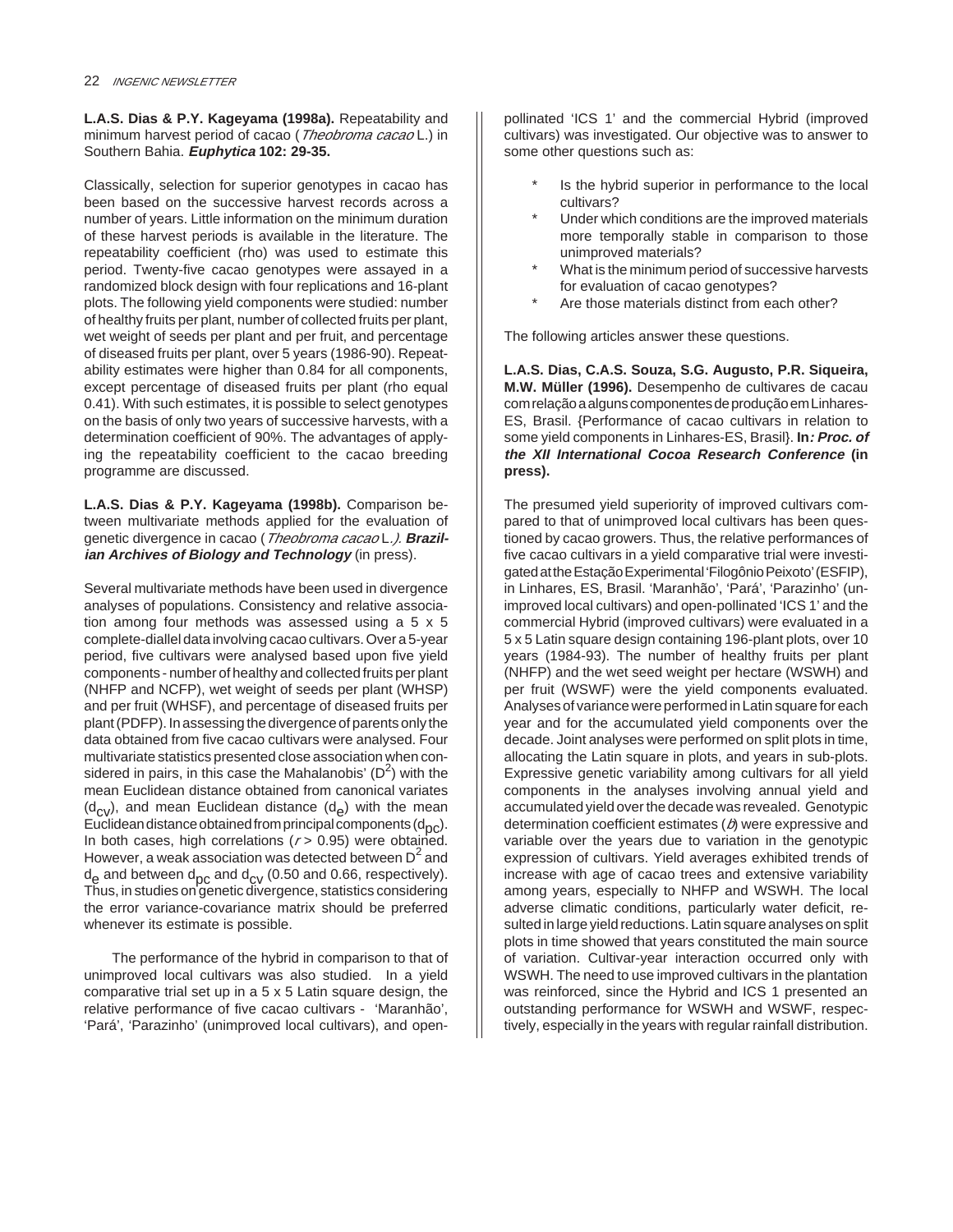This superior performance was due to the increase in WSWF, generating higher yield per area. In the case of perennial crops, the benefits from the use of improved hybrid cultivars are durable and without any cost to the growers since the seeds of these hybrids are provided by the Centro de Pesquisas do Cacau.

**L.A.S. Dias, C.A.S. Souza, S.G. Augusto, P.R. Siqueira, M.W. Müller (1996).** Estabilidade temporal de cultivares de cacau com relação à produção em Linhares-ES, Brasil. {Temporal stability of cacao cultivars in relation to yield in Linhares-ES, Brasil}. **In: Proc. of the XII International Cocoa Research Conference (in press).**

Great fluctuations in productivity of cacao trees have been verified in different regions and years, making difficult the recommendation of cultivars. In Linhares, due to climatic adversity, particularly water deficit, there is a need to select genotypes stable over time. Thus, the adaptability and temporal stability of five cacao cultivars were investigated at Estação Experimental 'Filogônio Peixoto' (ESFIP), in Linhares, ES, Brasil. 'Maranhão', 'Pará', 'Parazinho' (unimproved local cultivars) and open-pollinated 'ICS 1' and the commercial Hybrid (improved cultivars) were evaluated in a 5 x 5 Latin square design containing 196-plant plots, over 10 years (1984-93). The wet seed weight per hectare (WSWH) was the yield component evaluated, for which cultivar-year interaction was found. Adaptability and stability analyses, applied to describe the performance of cultivars over a series of favourable and unfavourable years, were performed by using segmented bilinear regression. This methodology revealed that the improved cultivars - ICS 1 and Hybrid - were the most fit and stable. Hybrid and ICS 1 were also identified as the cultivars with the best performance, suggesting that the genetic improvement used to increase productivity also contributed to a larger cultivar stability. This fact reinforced the importance of using improved cultivars in the planting. ICS 1 was the most responsive to improvement of the years  $(\beta + \beta = 1.85)$ . The hybrid showed good stability during the untavourable years ( $\beta = 1$ ), associated with the highest mean productivity during these years and over the decade. However, it was not responsive during the favourable years  $(\beta + \beta = 1)$ . Since the hybrid presented general adaptability, its luse can be recommended for an extensive period of years. The local cultivars presented lower mean productivities during the decade and the unfavourable years, and were less responsive to improvement over the years ( $\beta + \beta < 1$ ). Another methodology of phenotypic adaptability and stability analysis was also applied to investigate the contribution of each cultivar to the overall interaction. The hybrid-year interaction (2.9%) was lower than the interactions of the other cultivars. Data on temporal stability are important for the cacao grower interested in obtaining income stability by exploring a stable cultivar over the years. This information will also be useful in the future, whenever recommendations of cultivars take into consideration heterogeneity over the years, for a given region.

**L.A.S. Dias, C.A.S. Souza, S.G. Augusto, P.R. Siqueira, M.W. Müller (1996).**Evaluation of cacao cultivars in Linhares, Brasil: minimum harvest period. **Brazilian Journal of Genetics 20(1): 206.**

The research interest in cacao breeding is evaluating, as early as possible, the genetic potential of a cultivar. This has been done based on successive harvest records, for some years. Nevertheless, little information on the minimum duration of these harvest periods is available in the literature. Thus, the relative performances of five cacao cultivars in a comparative yield trial were investigated. 'Maranhão', 'Pará', 'Parazinho' (unimproved local cultivars) and open-pollinated 'ICS 1' and the commercial Hybrid (improved cultivars) were evaluated in a 5 x 5 Latin square design containing 196-plant plots, over 10 years (1984-93). The number of healthy fruits per plant (NHFP) and the wet seed weight per hectare (WSWH) and per fruit (WSWF) were the yield components evaluated. The evaluation was performed on these three yield components measured on harvests from each agricultural year and on the data pooled over ten years. The combination of the first six and eight years of successive harvests for NHFP and WSWH, respectively, showed this to be necessary for cultivar evaluation, when correlation analyses between annual yields and cumulative yield over the decade were performed. For WSWF, a single year proved to be sufficient. Extensive variability, superior performance and cultivar trends towards presenting interaction with postclimax years indicated that evaluation should be conducted in Linhares cacao trees after the 8th year from planting.

**L.A.S. Dias, C.A.S. Souza, S.G. Augusto, P.R. Siqueira, M.W. Müller (1996).**Evaluation of cacao cultivars in Linhares, Brasil: distinctness analysis. **Brazilian Journal of Genetics 20(1): 206.**

Distinctness among five cacao cultivars set up in a yield comparative trial was investigated. 'Maranhão', 'Pará', 'Parazinho' (unimproved local cultivars) and open-pollinated 'ICS 1' and the commercial Hybrid (improved cultivars) were evaluated in a 5 x 5 Latin square design containing 196-plant plots, over 10 years (1984-93). The number of healthy fruits per plant (NHFP) and the wet seed weight per hectare (WSWH) and per fruit (WSWF) were the yield components evaluated. This evaluation was performed on these three yield components measured on harvests from agricultural years. The distinctness of cultivars was studied through multivariate analysis, using  $D^2$  statistic of Mahalanobis.  $D^2$  is a robust measure of difference between two cultivars since it allows for both different scales of measurement and correlations between the characters. The critical  $D<sup>2</sup>$  value required for distinctness has been generalized from the  $T^2$  statistic of Hotteling, at the 1% probability level. A significance test validates the null hypothesis that the cultivar means are equal over all characters to be tested against the alternative by which the cultivar means are different and hence the cultivars are distinct. The  $D<sup>2</sup>$  values among the five cultivars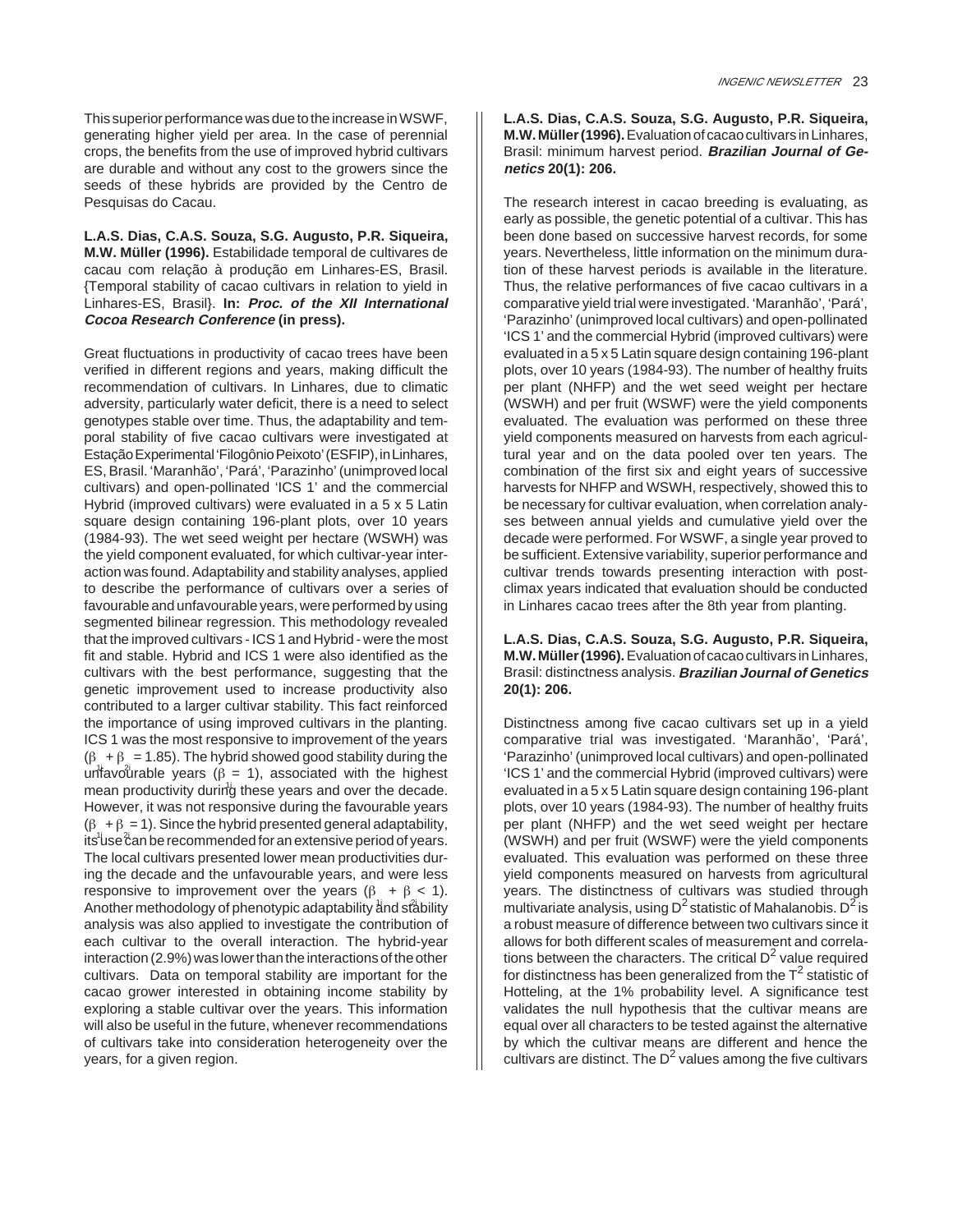ranged from 0.62 between Parazinho and Pará to 63.62<sup>\*\*</sup> between Pará and ICS 1. Maranhão and the commercial Hybrid were very close ( $D^2 = 2.12^*$ ), demonstrating that the improved cultivar retains genes of the unimproved local cultivar in high proportion. Maranhão and Pará were shown to be distinct cultivars ( $D^2 = 6.69^{(*)}$ ) while Parazinho, derived from Pará, was not confirmed to be one.

The cacao populations from Bahia are considered homogeneous and uniform. Is this true or not? The answer is found in this article:

**L.A.S. Dias, P.Y. Kageyama & G.C.T. Castro (1997).** Divergência fenética multivariada na preservação de germoplasma de cacau (*Theobroma cacao* L.). {Multivariate phenetic divergence in germplasm preservation of cacao (Theobroma cacao L.)}. **Agrotrópica 9(1): 29-40.**

The evaluation of local populations is an important phase of the cacao breeding programme. Therefore, the multivariate phenetic divergence among SIC and SIAL series clones was quantified by cluster and principal components analyses. These Forastero Amazon clones were selected in the populations from Bahia and set up at the CEPEC's germplasm bank. Quantitative descriptor data consisted of mean vectors of 13 fruit and seed traits measured in 26 clones. SIC 17 and SIAL 244 clones showed the highest divergence (3.05), while SIC 18 and SIC 765 clones formed the most similar pair (0.33) according to the observation of the Euclidean distance matrix. Tocher's and single linkage methods applied to this matrix identified four clusters. Cluster I was composed of 16 clones, cluster II was formed by 8 clones, and the clusters III and IV were composed of a single clone each. The maximum Euclidean distance interclusters were recorded between clusters II and IV (2.66), and between III and IV (2.34). Cluster IV, formed by the SIAL 244 clone, combined the highest distance with the best performance.

The plot from the first two principal components (71.4% of the total variance) coincided with the clusters formed by Tocher's method. The presence of divergence among local clones contradicted the uniformity paradigm of cacao populations from Bahia; suggesting that selection and breeding in such populations are feasible. Among 13 traits analysed, four were discarded (31%) due to redundancy, without loss of information. The multivariate methods proved to be useful for identifying heterotic groups, duplicate accessions, and optimizing germplasm collections of cacao.

In the following article, the author revised the literature of the modern techniques introduced into cacao research and discussed their impact on the cacao breeding. There are some questions to ask in this regard:

- Are biotechnological methods more suitable for application in cacao producer countries?
- Is cacao breeding sufficiently flexible to accommodate such techniques?

**L.A.S. Dias (1995).** Biotecnologia e melhoramento genético do cacaueiro (Theobroma cacao L.) {Biotechnology and cacao (Theobroma cacao L.) breeding}. **Agrotrópica 7(1): 1-14.**

Biotechniques recently introduced into cacao research have been examined. Implications of technological advances in cacao breeding are discussed in some detail. The techniques considered are: in situhybridization, production of dihaploids, tissue culture, electrophoresis of isoenzymes, RFLP and RAPD. In situ hybridization proved to be a powerful technique, and when combined with conventional cytogenetic techniques, determines the cacao tree ploidy level. Research with dihaploids should be continued so that hybrid production of inbred lines can be made possible. Hybrids from lines with partial levels of inbreeding should be tested in comparison with nonconventional hybrids. However, special attention should be given to clonal propagation of nonconventional, superior hybrids as an alternative way to maintain the uniformity and high performance of these hybrids. With regard to tissue culture, micropropagation should be applied as a routine technique to hasten large-scale multiplication of superior hybrids and elite germplasm. The use of isozyme analysis should be intensified in cacao, especially in the genetic structure of natural populations and in germplasm characterization studies. RFLP and RAPD should be more intensively applied to cacao genetic mapping to make possible the early selection of material. All revised techniques should be integrated into cacao breeding programmes and carried out with representative samples.

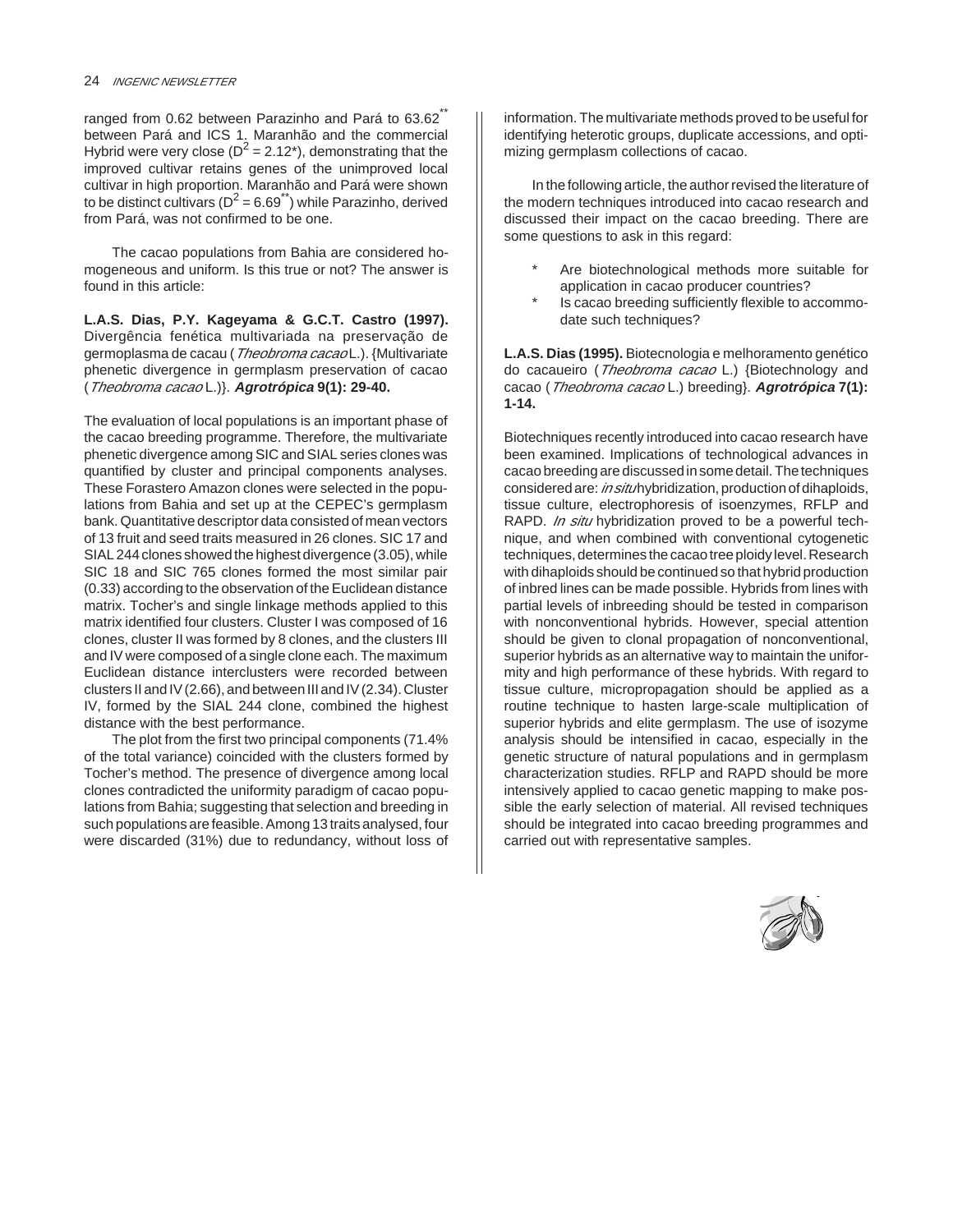## **The Ostendorf archive: Cocoa since 1502**

#### W. Gerritsma

The cocoa project of WAU and the Dutch cocoa industry recently acquired the Ostendorf Archive. Dr. F.W. Ostendorf was a breeder, who started work on cocoa around 1933 in the Dutch East Indies. He continued research on cocoa until the late 1960s. His archive is a substantial set of notes, memoranda and unpublished reports mainly on cocoa, but including some information on rubber, coffee and tea.

The most valuable part of this collection is the extensive cocoa bibliography, which covers the earliest publications on cocoa up until 1960. A crude estimate is that this collection concerns about 2500 meticulously annotated cards. Of about 400 references, he made very extensive extracts of a couple pages length. The cards and extracts are written in a very clear and punctual handwriting. It appears from the subjects covered by the extracts, that Ostendorf had a special interest for botanical aspects of cocoa, the explorers of the South American continent and their description of cocoa in the wild and the early history of cultivation. It is clear from all the notes that he had the intention to publish a book on the botany and agronomy of cocoa, which he never completed. He started writing this book during the camp years in Indonesia. Some chapters of this book have been typewritten already, whilst other chapters are drafted in steno. It appears that he continued this work until his death in the early 1970s.

The current status of the archive is not good. Time and the tropical environment have done their damage. Experts estimate that the paper will last only another 20-30 years before it is completely disintegrated. We are now seeking support and advice to preserve the archive and unlock the wealth of information for a larger audience. Electronic publishing on the Internet is one of our objectives. The inclusion of the bibliographic information along with our cocoa and chocolate bibliography will give a comprehensive overview of cocoa science and technology- a valuable resource base for cocoa scientists and the industry.

For further information contact: **Wouter.Gerritsma@users.agro.wau.nl** Wageningen Agricultural University Dep. of Crop Science Haarweg 333 fax: +31-317-484575

6709 RZ Wageningen voice: +31-317-483074

**http://www.agro.wau.nl/agro/research/pps-pr05.htm** With the world's largest annotated computerised cocoa bibliography,

Soon to be updated and improved

The Netherlands



## **Obituaries**

#### IN MEMORY OF THE LATE J.D. AMPONSAH

Mr. John Darkwa Amponsah, affectionately called J.D. by colleagues and friends, joined the then West African Cocoa Research Institute, WACRI (now Cocoa Research Institute<br>of Ghana), CRIG on the 20<sup>th</sup> of May, 1957 as a Technical Assistant. He was appointed Research Assistant in Plant Breeding by CRIG in1963 after completing a degree in Science at the University of Ghana in the same year. J.D. obtained the M.Sc. degree from The University of the West Indies, Trinidad in 1967, and returned to work at CRIG as a plant breeder. He was the second Ghanaian Plant Breeder to be employed at CRIG and was held in very high esteem. He made a substantial contribution to the development of quick screening procedures for the selection and breeding of Black Pod resistant cacao varieties in Ghana. He had several publications in this area and, in fact, was considered as an expert in the selection and breeding for fungal disease resistance in cacao, having earlier worked on Witches' Broom disease in Trinidad. He trained and supervised the work of a number of breeders in Ghana especially in his area of expertise.

For his experience in cocoa breeding, Mr. Amponsah was made Chairman of a special Co-ordinating Committee for cocoa seed gardens in Ghana and was subsequently seconded by CRIG to take up an appointment as Officer-In-Charge of the then newly created Seed Gardens Unit, from 1978-1985. He returned to CRIG to head the Plant Breeding Division and continued to make significant contributions to cocoa, sheanut (Vitellaria Paradoxa) and kola (Cola nitida & Cola Acuminata) breeding. However, Mr. Amponsah will be most remembered for his pioneering work on the development of improved kola planting materials for Ghana.

After his retirement from CRIG in 1994, he was engaged on contract for two years to continue work on kola in view of the great interest and importance of the results of his kola research. Even after the expiry of his 2-year contract, J.D. voluntarily continued to work at CRIG and thus unofficially

became the first 'Research Officer Emeritus' at CRIG.<br>Mr. J.D. Amponsah died on 23<sup>rd</sup> June, 1998 after a short illness. By his death, Ghana and the cocoa world have lost a dedicated plant breeder.

May his soul rest in peace.

**G.K. Owusu & Y. Adu-Ampomah**, Cocoa Research Institute of Ghana, P.O. Box 8, New Tafo, Akim, Ghana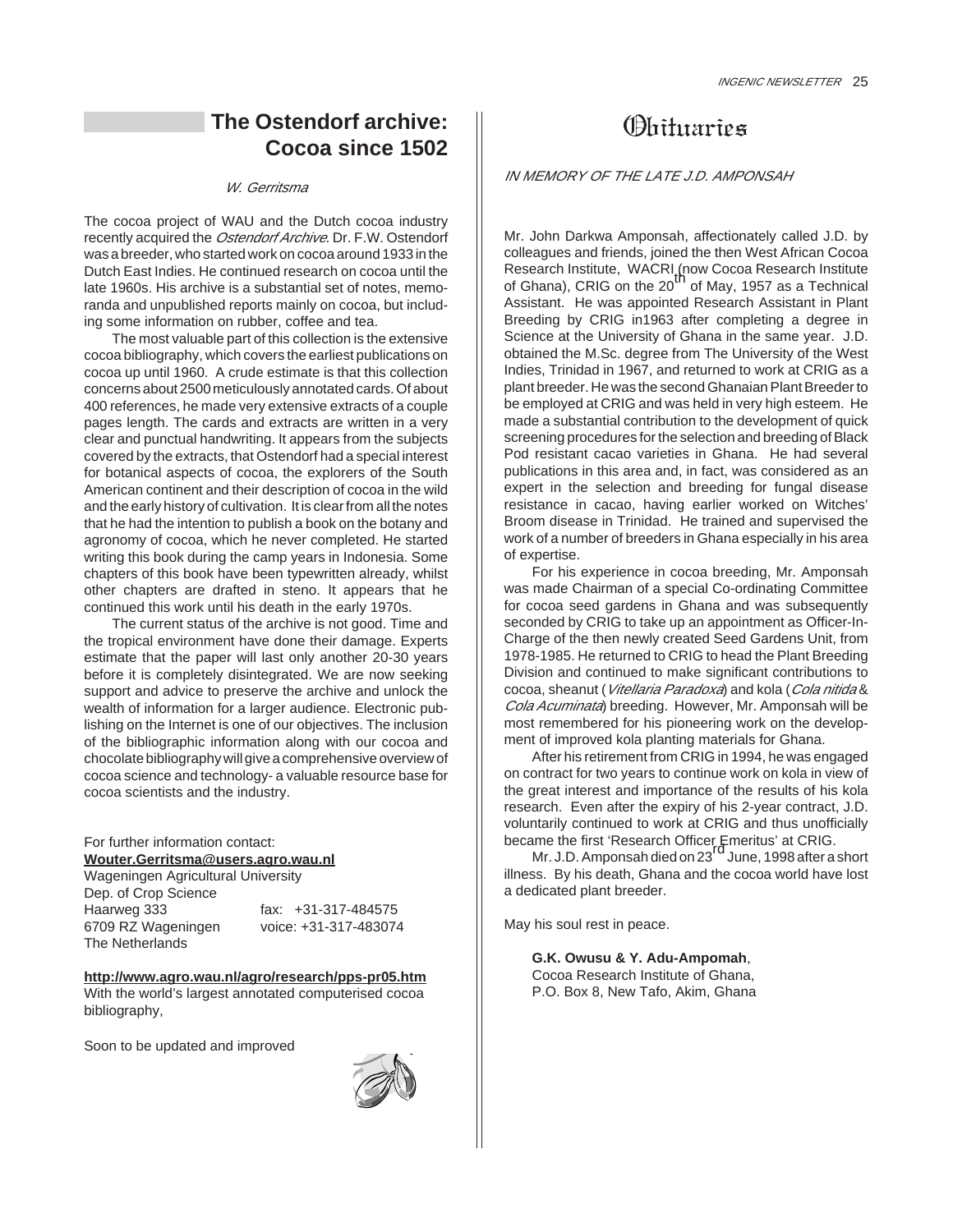We also note with regret the passing of Dr. J. Robert Hunter on January 3rd, 1997 at the age of 75. He was considered an expert on tropical ecology, and contributed significantly to the Milwaukee Public Museum's work with the Costa Rican Rain Forest. He lived in Costa Rica for 35 years.

Dr. Hunter introduced new crops into the rain forest, hoping to establish diversified agriculture that could thrive on the land with minimal impact. He planted rubber trees and introduced black pepper, vanilla and nutmeg. He was a business partner of a cocoa farm, and spent his latter years in Costa Rica managing the La Tirimbina and Las Vegas farms, south-east of San Jose, where spices, peach palm and cacao were raised.

Hunter may be best remembered by those involved with cocoa for his article, published in 1990, entitled "**The status of cocoa (Theobroma cacao, Sterculiaceae) in the Western Hemisphere"**, in Economic Botany **44** (4) 425-439.

(Information extracted from the **Milwaukee Journal-Sentinel**, January 8<sup>th</sup>, 1997).

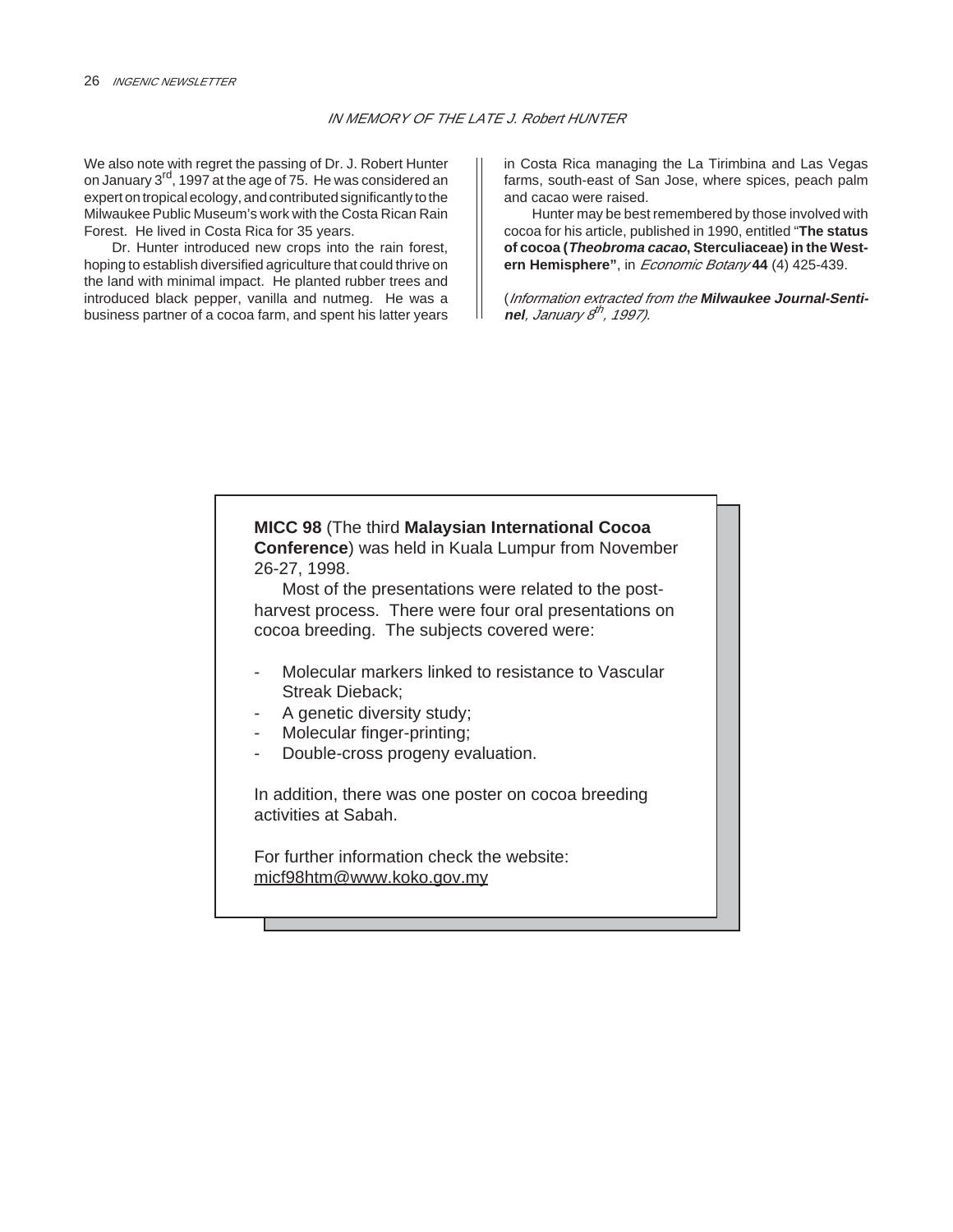| <b>ERRATA</b>                           |                                                          |  |  |  |
|-----------------------------------------|----------------------------------------------------------|--|--|--|
| <b>INGENIC Newsletter Issue No. 3</b>   |                                                          |  |  |  |
| Please note the following changes in:   |                                                          |  |  |  |
| sponding to the GU accessions, replace: | O. Sounigo's paper in Table 2, page 14 in the row corre- |  |  |  |
| 151 with 151/F                          | 286 with 286/P                                           |  |  |  |
| 21g with 213/F                          | 300 with 300/P                                           |  |  |  |
| 241 with 241/P                          | 305 with 305/P                                           |  |  |  |
| 243 with 243/H                          | 307 with 307/P                                           |  |  |  |
| 255 with 255/P                          | 310 with 310/P                                           |  |  |  |
| 261 with 261/P<br>265 with 265/P        | 322 with 322/P<br>114 with 114/P                         |  |  |  |
| 271 with 271/P                          | 351 with 351/P                                           |  |  |  |
|                                         |                                                          |  |  |  |



## **FORTHCOMING EVENTS**



The third INGENIC Workshop is scheduled to be held in Malaysia in 2000. It will coincide with the CPA International Cocoa Research Conference. The dates will be announced subsequently. The Proposed Topics for the Workshop are:

Biotechnology Genotype x Environment interaction.

Suggestions on possible themes are invited.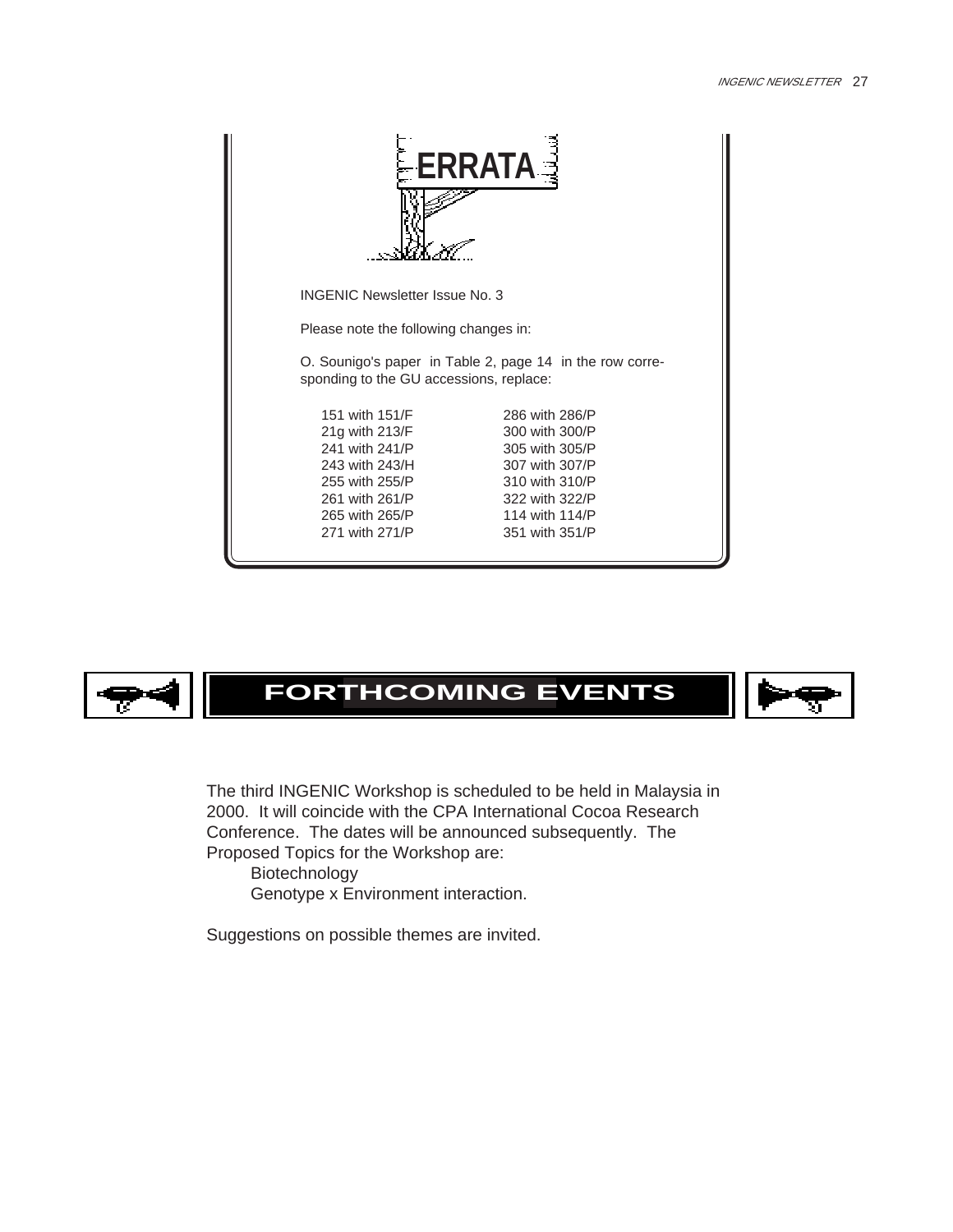## **INGENIC Committee**

| Chairman            | Dr. A.B. Eskes, CIRAD-CP, France |
|---------------------|----------------------------------|
| Vice-Chairmen       | Dr. D. Ahnert, CEPLAC, Brazil    |
|                     | Dr. Y. Adu-Ampomah, CRIG, Ghana  |
|                     | Dr. M.T. Lee, MCB, Malaysia      |
| Secretary/Treasurer | Dr. M.J. End,                    |
|                     | University of Reading, U.K.      |
| Editor              | Mrs. F. Bekele, CRU, Trinidad    |
|                     |                                  |



**Layout, Design & Printing: Multimedia Production Centre, Faculty of Education, The University of the West indies, Trinidad and Tobago.**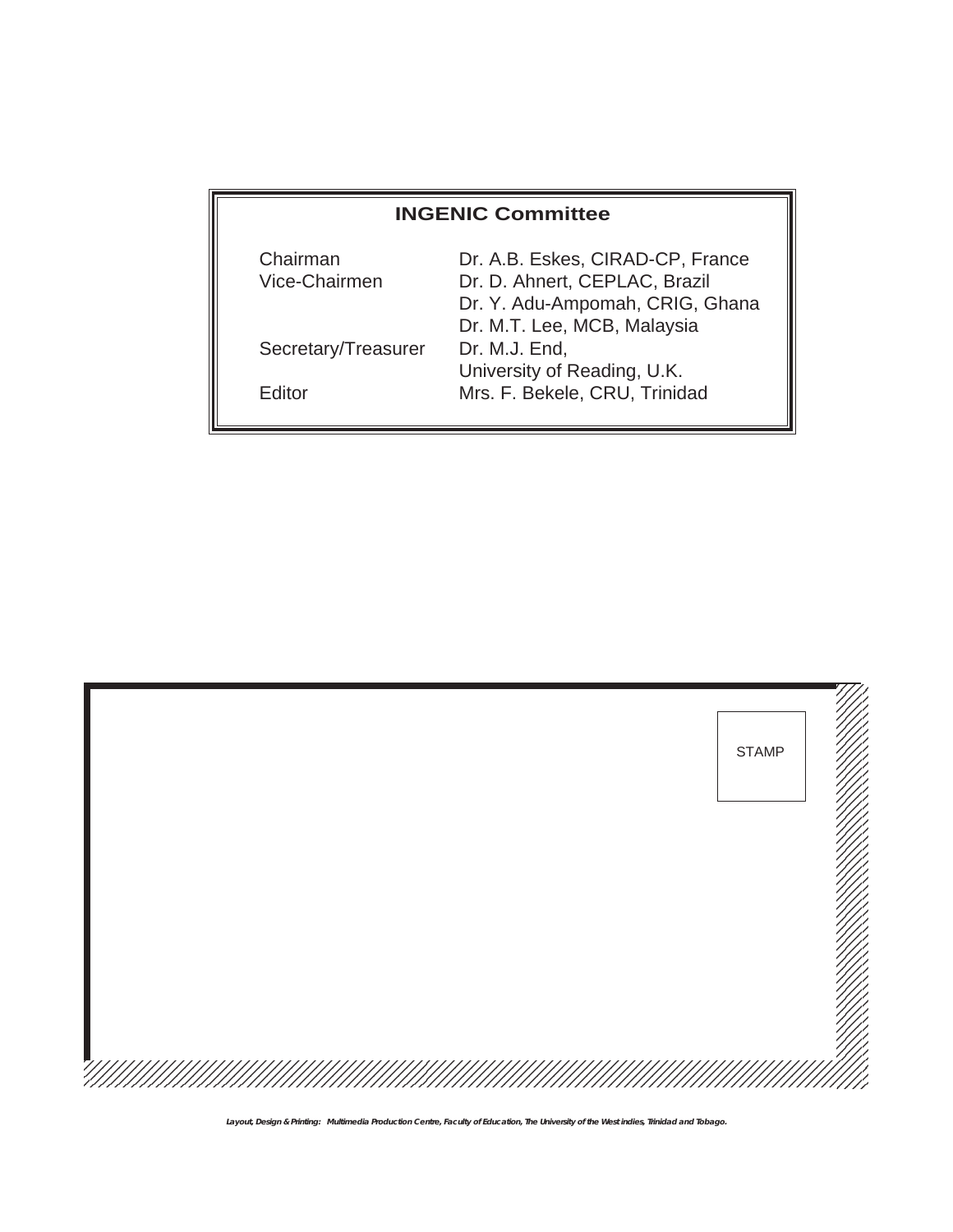## **Request for Updating of The INGENIC Newsletter Mailing List**

|                                                                   | Please assist us in updating our mailing list by filling out the form below to indicate your continued interest, and return to:                                                                                                      |
|-------------------------------------------------------------------|--------------------------------------------------------------------------------------------------------------------------------------------------------------------------------------------------------------------------------------|
| St. Augustine, Trinidad                                           | Frances Bekele, Editor - INGENIC<br>The Cocoa Research Unit,<br>The University of the West Indies                                                                                                                                    |
| <b>OR</b>                                                         |                                                                                                                                                                                                                                      |
| University of Reading<br>Reading RG6 2AS<br><b>UNITED KINGDOM</b> | Michelle End, Secretary/Treasurer - INGENIC<br>Dept. of Horticulture, School of Plant Sciences<br>Whiteknights, P.O. Box 221                                                                                                         |
|                                                                   |                                                                                                                                                                                                                                      |
|                                                                   | Name experience and a series of the series of the series of the series of the series of the series of the series of the series of the series of the series of the series of the series of the series of the series of the seri       |
|                                                                   | Title <u>and the second contract of the second contract of the second contract of the second contract of the second contract of the second contract of the second contract of the second contract of the second contract of the </u> |
|                                                                   |                                                                                                                                                                                                                                      |
|                                                                   | Institute Lawrence and Contract and Contract and Contract and Contract and Contract and Contract and Contract and                                                                                                                    |
|                                                                   |                                                                                                                                                                                                                                      |
|                                                                   |                                                                                                                                                                                                                                      |
|                                                                   |                                                                                                                                                                                                                                      |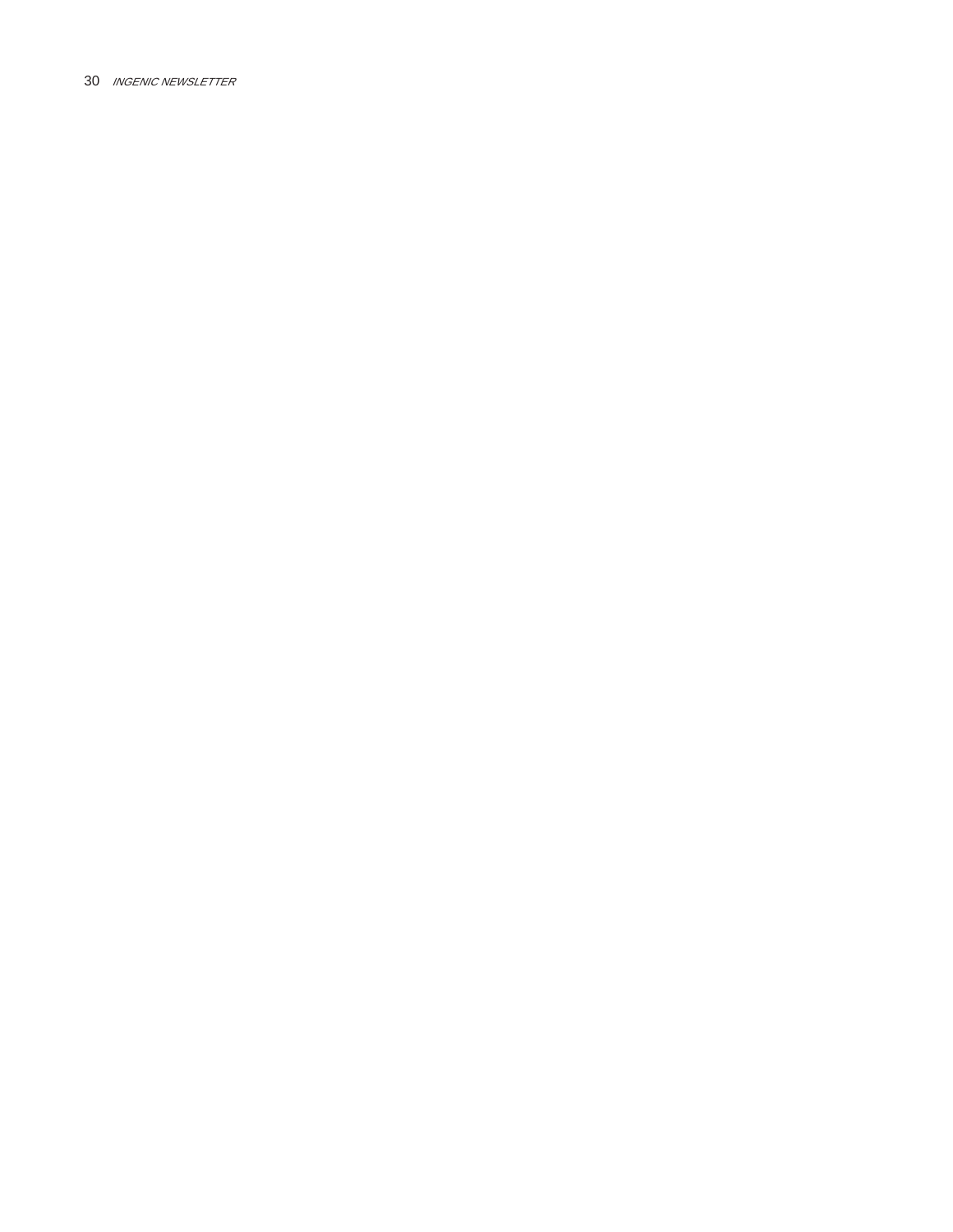## **WORKSHOP ANNOUNCEMENT**

## **Second and Final Announcement International Workshop on the Contribution of Disease Resistance to Cocoa Variety Improvement**

#### 1. **Organizing Institutions**

The International Group for the Genetic Improvement of Cocoa (INGENIC) and CEPLAC/CEPEC.

#### 2. **Scope and Objectives**

Worldwide cocoa production is affected by a number of diseases, several of which cause serious crop losses. The workshop objectives are to analyse the possibilities for increasing the profitability of cocoa cultivation through utilization of more resistant varieties, to identify the problems which have been encountered in this endeavour, and to find ways of overcoming them. Invitations to this meeting have been entended to both cocoa breeders and pathologists. The scope of the Workshop includes pathology research related to hostpathogen interactions, the nature and expression of resistance in the field as well as in laboratory tests, and the reliability of early screening tests. Breeding research to be discussed includes genetic variation for the resistance observed (germplasm collections, existing varieties, breeding trials), inheritance of resistance, stability of resistance in different environments, efficiency of early selection methods (for individual plant or progeny testing) and breeding strategies applied.

Two external reviews have been commissioned by the INGENIC committee; one of which covers pathology aspects and the other breeding aspects. These external reviews should provide a general analysis of the progress obtained, the problems faced and a comparison with the progress obtained with similar type diseases in other crops.

#### 3. **Time and Place**

**Please note the Workshop dates have been changed to 25-26 November**. The Workshop has been rescheduled to take place after the 12th International Cocoa Research Conference (12th ICRC) due to the fact that there is a public holiday in Brazil on 15 November. The workshop will be held at the same hotel as the 12th International Cocoa Research Conference (17 to 23 November). In addition, a field trip for workshop participants is planned for Sunday 24 November.

#### 4. **Programme**

Based on the reactions received in response to the First Announcement, the organizing committee is endeavouring to organise the workshop in such a way as to allow for a comprehensive overview of cocoa disease resistance studies and breeding whilst allowing sufficient time for discussions. There will be presentations on economic aspects, general pathology and breeding aspects (externally commissioned reviews), and approximately fifteen presentations which will cover the research being carried out in America, Africa and Asia (country or institutional reviews).

#### 5 **Language**

Presentations will all be in English. Simultaneous translation into Portuguese/Spanish may be provided depending on demand. Questions in other languages will be translated.

#### 6. **INGENIC General Meeting**

INGENIC will hold its General Meeting on Monday 25 November. This will provide an opportunity to discuss INGENIC's current and planned activities, discuss the proposed regulations for INGENIC and, possibly, to elect new committee members. Anyone interested is welcome to attend.

#### 7. **Accommodation**

Participants who are also attending the 12th International Cocoa Research Conference will be able to reserve their accomodation, at the same Conference rates, on the Conference accomodation booking form. If you require any further assistance in making your accomodation arrangements please contact the INGENIC secretariat at the address below.

#### 8. **Registration**

The registration fee of US\$150/UK£100 (US\$100/UK£70 student rate) includes participation at the Workshop, coffee/cocoa breaks and lunches on both days and a copy of the Proceedings. Registration forms and fees must be received before 31 August, 1996.

#### 9. **Travel**

Participants are advised to book their tickets with Ilheus as their final destination since internal travel within Brazil is expensive.

#### 10. **Supporting Organizations**

INGENIC would like to thank the organizing committee of the 12th International Cocoa Research Conference and the following organizations for their contributions towards this Workshop: ACRI, Almirante Centro de Estudos de Cacau, BCCCA, CTA, Dutch Ministry of Foreign Affairs (DGIS) and FAO.